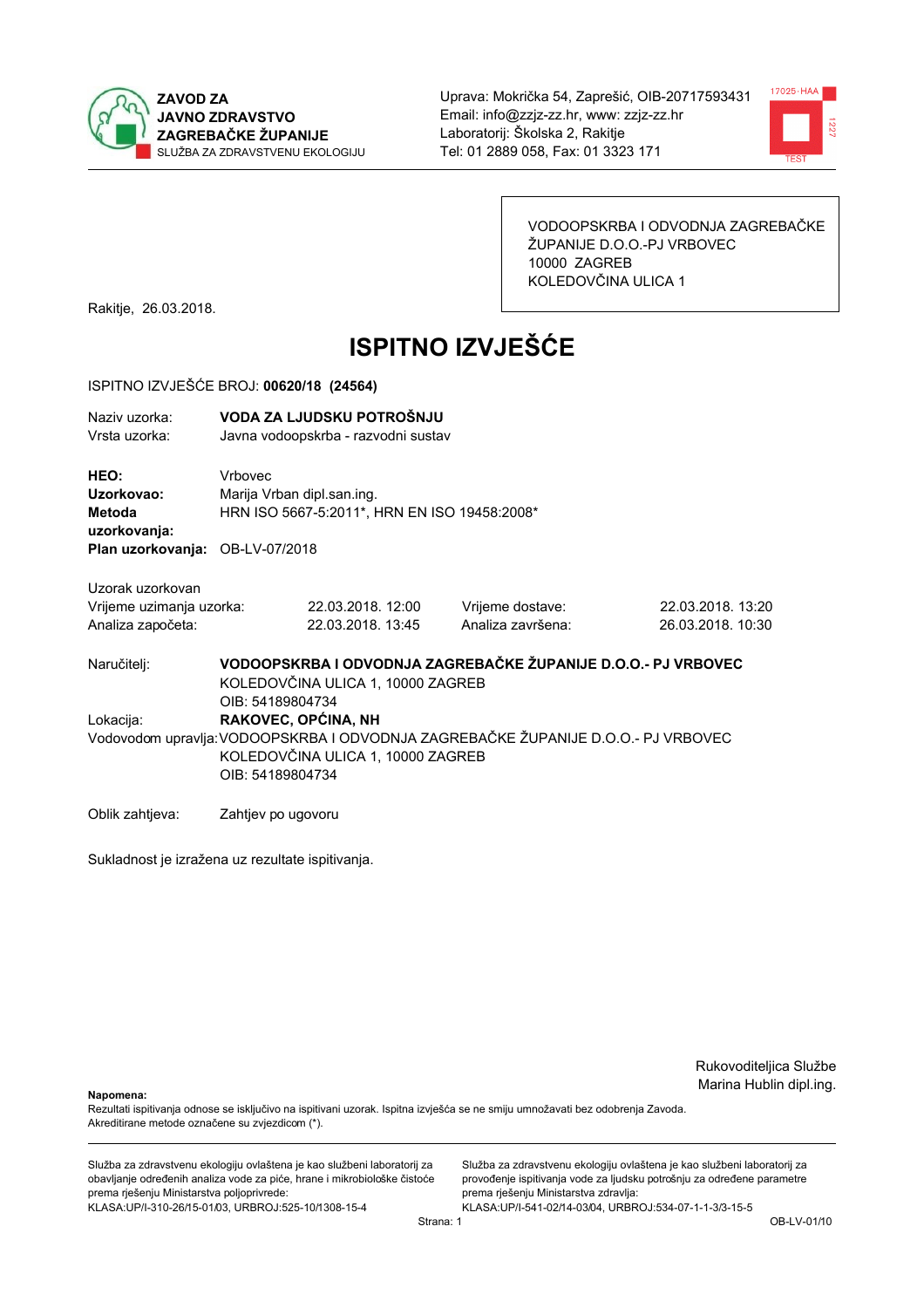### **REZULTATI ISPITIVANJA:**

Ispitno izviešće rezultat je elektroničke obrade podataka te je punovažeće bez žiga i potpisa

| Pokazatelj                | <b>Metoda</b>                           | <b>MJ</b>                       | <b>Rezultatt</b> | <b>MDK**</b>  | <b>Sukladno</b> |
|---------------------------|-----------------------------------------|---------------------------------|------------------|---------------|-----------------|
| Temperatura               | Standard Methods 21st Ed.<br>2005.2550B | $^{\circ}$ C                    | 7,6              | 25            | DA              |
| Slobodni rezidualni klor  | HRN EN ISO 7393-2:2001                  | $mg/L$ Cl <sub>2</sub>          | 0,12             | 0,5           | DA              |
| Boja                      | HRN EN ISO 7887:2012                    | mg/L Pt/Co skale                | < 5              | 20            | DA              |
| Mutnoća                   | HRN EN ISO 7027-1:2016*                 | NTU jedinica                    | 0,30             | 4             | DA              |
| <b>Miris</b>              | HRN EN 1622:2008                        |                                 | DA               |               |                 |
| Okus                      | HRN EN 1622:2008                        |                                 | DA               |               |                 |
| pH                        | HRN EN ISO 10523:2012*                  | pH jedinica                     | 7,5              | $6, 5 - 9, 5$ | DA              |
| Temp.pri određivanju pH   |                                         | $^{\circ}$ C                    | 11,4             |               |                 |
| Elektrovodljivost         | HRN EN 27888:2008*                      | µScm <sup>-1</sup> pri 20°C     | 438              | 2.500         | DA              |
| Utrošak KMnO <sub>4</sub> | HRN EN ISO 8467:2001                    | mg/L O <sub>2</sub>             | 0,5              | 5             | DA              |
| Kloridi                   | HRN EN ISO 10304-1:2009*                | mg/L CI                         | 10               | 250           | DA              |
| Nitriti                   | HRN EN ISO 10304-1:2009*                | mg/L $(NO2)$                    | < 0,030          | 0,5           | DA              |
| Nitrati                   | HRN EN ISO 10304-1:2009*                | mg/L $(NO_{\alpha}^{-})$<br>5,9 |                  | 50            | DA              |
| Amonij                    | HRN ISO 7150-1:1998*                    | mg/L (NH                        | < 0.05           | 0,5           | DA              |

trezultat izražen kao manje od (<) odnosi se na granicu kvantifikacije

\*\*maksimalno dozvoljena koncentracija

Prema ispitanim parametrima uzorak vode JE SUKLADAN zahtjevima članka 5. Zakona o vodi za ljudsku potrošnju (NN 56/2013, 64/2015, 104/2017) i priloga I Pravilnika o parametrima sukladnosti, metodama analize, monitoringu i planovima sigurnosti vode za ljudsku potrošnju te načinu vođenja registra pravnih osoba koje obavljaju djelatnost javne vodoopskrbe (NN 125/2017).

> Voditeljica Odsjeka Nikolina Ciban dipl.ing.

## Odsjek za mikrobiološka ispitivanja voda

#### **REZULTATI ISPITIVANJA:**

Ispitno izvješće rezultat je elektroničke obrade podataka te je punovažeće bez žiga i potpisa

| Pokazatelj             | <b>Metoda</b>           | <b>MJ</b>   | <b>Rezultat</b> | <b>MDK**</b> | <b>Sukladno</b> |
|------------------------|-------------------------|-------------|-----------------|--------------|-----------------|
| Ukupni koliformi       | HRN EN ISO 9308-1:2014* | broj/100 mL |                 |              | DA              |
| Escherichia coli       | HRN EN ISO 9308-1:2014* | broj/100 mL | < 1             |              | DA              |
| Enterokoki             | HRN EN ISO 7899-2:2000* | broj/100 mL | < '             |              | DA              |
| Pseudomonas aeruginosa | HRN EN ISO 16266:2008*  | broj/100 mL | < 1             | 0            | DA              |
| Aerobne bakt -36 C/48h | HRN EN ISO 6222:2000*   | broj/1 mL   |                 | 100          | DA              |
| Aerobne bakt -22°C/72h | HRN EN ISO 6222:2000*   | broj/1 mL   | < 1             | 100          | DA              |

\*\*maksimalno dozvoljena koncentracija

Prema ispitanim parametrima uzorak vode JE SUKLADAN zahtjevima članka 5. Zakona o vodi za ljudsku potrošnju (NN 56/2013, 64/2015, 104/2017) i priloga I Pravilnika o parametrima sukladnosti, metodama analize, monitoringu i planovima sigurnosti vode za ljudsku potrošnju te načinu vođenja registra pravnih osoba koje obavljaju djelatnost javne vodoopskrbe (NN 125/2017).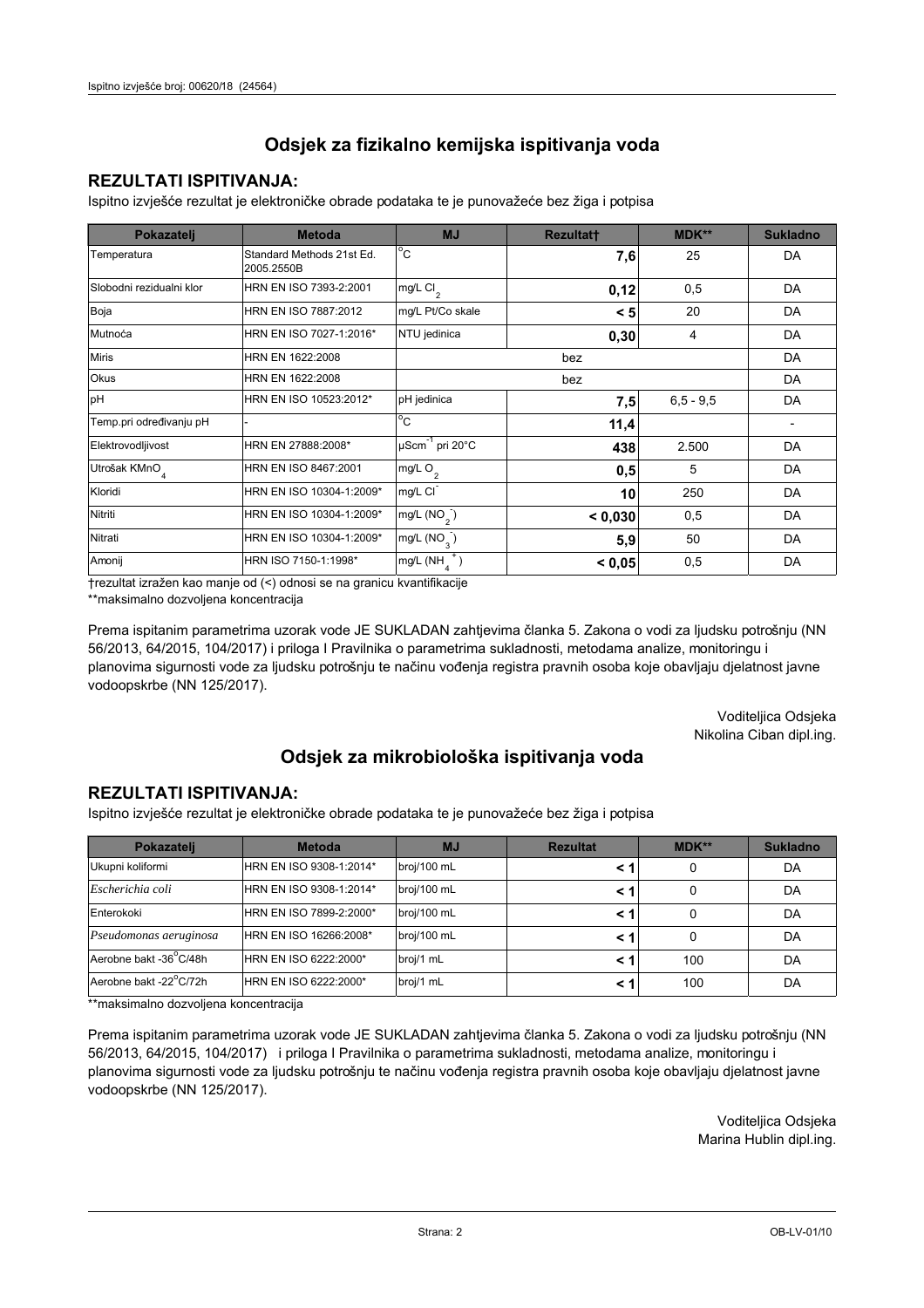



VODOOPSKRBA I ODVODNJA ZAGREBAČKE ŽUPANIJE D.O.O.-PJ VRBOVEC 10000 ZAGREB KOLEDOVČINA ULICA 1

Rakitje, 26.03.2018.

# **ISPITNO IZVJEŠĆE**

#### ISPITNO IZVJEŠĆE BROJ: 00619/18 (24563)

| Naziv uzorka:<br>Vrsta uzorka:                                                  |                                                                                                                                                               | VODA ZA LJUDSKU POTROŠNJU<br>Javna vodoopskrba - razvodni sustav           |                                       |                                                               |  |  |
|---------------------------------------------------------------------------------|---------------------------------------------------------------------------------------------------------------------------------------------------------------|----------------------------------------------------------------------------|---------------------------------------|---------------------------------------------------------------|--|--|
| HEO:<br>Uzorkovao:<br>Metoda<br>uzorkovanja:<br>Plan uzorkovanja: OB-LV-07/2018 | <b>Vrhovec</b>                                                                                                                                                | Marija Vrban dipl.san.ing.<br>HRN ISO 5667-5:2011*, HRN EN ISO 19458:2008* |                                       |                                                               |  |  |
| Uzorak uzorkovan<br>Vrijeme uzimanja uzorka:<br>Analiza započeta:               |                                                                                                                                                               | 22.03.2018. 11:45<br>22.03.2018. 13:41                                     | Vrijeme dostave:<br>Analiza završena: | 22.03.2018. 13:20<br>26.03.2018. 10:29                        |  |  |
| Naručitelj:                                                                     | OIB: 54189804734                                                                                                                                              | KOLEDOVČINA ULICA 1, 10000 ZAGREB                                          |                                       | VODOOPSKRBA I ODVODNJA ZAGREBAČKE ŽUPANIJE D.O.O.- PJ VRBOVEC |  |  |
| Lokacija:                                                                       | <b>CERJE NH</b><br>Vodovodom upravlja: VODOOPSKRBA I ODVODNJA ZAGREBAČKE ŽUPANIJE D.O.O.- PJ VRBOVEC<br>KOLEDOVČINA ULICA 1, 10000 ZAGREB<br>OIB: 54189804734 |                                                                            |                                       |                                                               |  |  |
| Oblik zahtjeva:                                                                 | Zahtjev po ugovoru                                                                                                                                            |                                                                            |                                       |                                                               |  |  |

Sukladnost je izražena uz rezultate ispitivanja.

Rukovoditeljica Službe Marina Hublin dipl.ing.

Napomena:

Rezultati ispitivanja odnose se isključivo na ispitivani uzorak. Ispitna izvješća se ne smiju umnožavati bez odobrenja Zavoda. Akreditirane metode označene su zvjezdicom (\*).

Služba za zdravstvenu ekologiju ovlaštena je kao službeni laboratorij za obavljanje određenih analiza vode za piće, hrane i mikrobiološke čistoće prema rješenju Ministarstva poljoprivrede: KLASA:UP/I-310-26/15-01/03, URBROJ:525-10/1308-15-4

Služba za zdravstvenu ekologiju ovlaštena je kao službeni laboratorij za provođenje ispitivanja vode za ljudsku potrošnju za određene parametre prema rješenju Ministarstva zdravlja: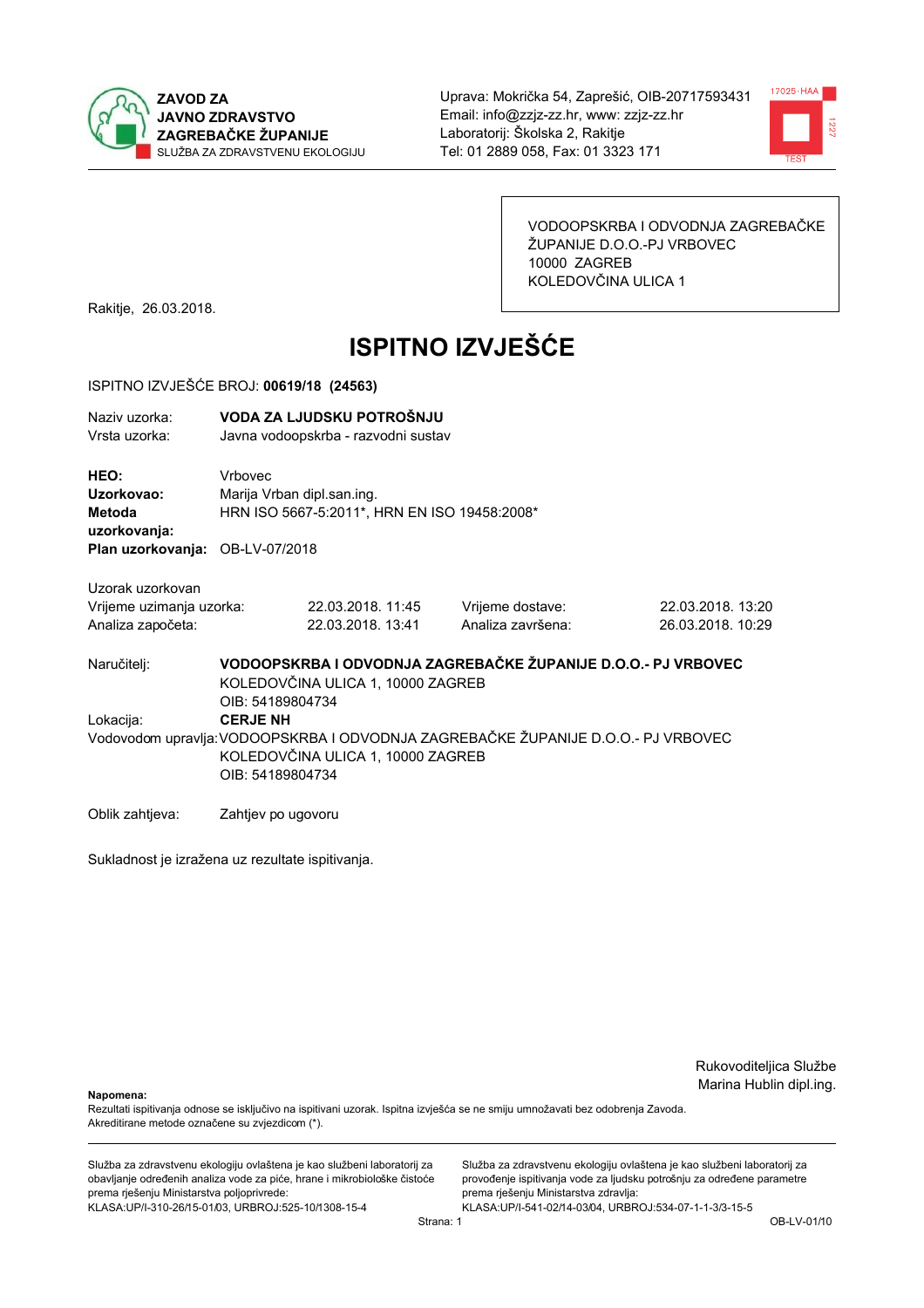### **REZULTATI ISPITIVANJA:**

Ispitno izviešće rezultat je elektroničke obrade podataka te je punovažeće bez žiga i potpisa

| Pokazatelj                | <b>Metoda</b>                           | <b>MJ</b>                       | Rezultatt | <b>MDK**</b>  | <b>Sukladno</b> |
|---------------------------|-----------------------------------------|---------------------------------|-----------|---------------|-----------------|
| Temperatura               | Standard Methods 21st Ed.<br>2005.2550B | $^{\circ}$ C                    | 7,2       | 25            | DA              |
| Slobodni rezidualni klor  | HRN EN ISO 7393-2:2001                  | $mg/L$ Cl <sub>2</sub>          | 0,20      | 0,5           | DA              |
| Boja                      | HRN EN ISO 7887:2012                    | mg/L Pt/Co skale                | < 5       | 20            | DA              |
| Mutnoća                   | HRN EN ISO 7027-1:2016*                 | NTU jedinica                    | 0,27      | 4             | DA              |
| <b>Miris</b>              | HRN EN 1622:2008                        |                                 | DA        |               |                 |
| Okus                      | HRN EN 1622:2008                        |                                 | DA        |               |                 |
| pH                        | HRN EN ISO 10523:2012*                  | pH jedinica                     | 7,5       | $6, 5 - 9, 5$ | DA              |
| Temp.pri određivanju pH   |                                         | $^{\circ}$ C                    | 11,3      |               |                 |
| Elektrovodljivost         | HRN EN 27888:2008*                      | µScm <sup>-1</sup> pri 20°C     | 432       | 2.500         | DA              |
| Utrošak KMnO <sub>4</sub> | HRN EN ISO 8467:2001                    | mg/L O <sub>2</sub>             | 0,6       | 5             | DA              |
| Kloridi                   | HRN EN ISO 10304-1:2009*                | mg/L CI                         | 10        | 250           | DA              |
| Nitriti                   | HRN EN ISO 10304-1:2009*                | mg/L $(NO2)$                    | < 0.030   | 0,5           | DA              |
| Nitrati                   | HRN EN ISO 10304-1:2009*                | mg/L $(NO_{\alpha}^{-})$<br>6,3 |           | 50            | DA              |
| Amonij                    | HRN ISO 7150-1:1998*                    | mg/L (NH                        | < 0.05    | 0,5           | DA              |

trezultat izražen kao manje od (<) odnosi se na granicu kvantifikacije

\*\*maksimalno dozvoljena koncentracija

Prema ispitanim parametrima uzorak vode JE SUKLADAN zahtjevima članka 5. Zakona o vodi za ljudsku potrošnju (NN 56/2013, 64/2015, 104/2017) i priloga I Pravilnika o parametrima sukladnosti, metodama analize, monitoringu i planovima sigurnosti vode za ljudsku potrošnju te načinu vođenja registra pravnih osoba koje obavljaju djelatnost javne vodoopskrbe (NN 125/2017).

> Voditeljica Odsjeka Nikolina Ciban dipl.ing.

## Odsjek za mikrobiološka ispitivanja voda

#### **REZULTATI ISPITIVANJA:**

Ispitno izvješće rezultat je elektroničke obrade podataka te je punovažeće bez žiga i potpisa

| Pokazatelj             | <b>Metoda</b>           | <b>MJ</b>   | <b>Rezultat</b> | $MDK**$ | <b>Sukladno</b> |
|------------------------|-------------------------|-------------|-----------------|---------|-----------------|
| Ukupni koliformi       | HRN EN ISO 9308-1:2014* | broj/100 mL |                 | 0       | DA              |
| Escherichia coli       | HRN EN ISO 9308-1:2014* | broj/100 mL |                 | 0       | DA              |
| Enterokoki             | HRN EN ISO 7899-2:2000* | broj/100 mL |                 | 0       | DA              |
| Pseudomonas aeruginosa | HRN EN ISO 16266:2008*  | broj/100 mL | < 1             | 0       | DA              |
| Aerobne bakt -36 C/48h | HRN EN ISO 6222:2000*   | broj/1 mL   |                 | 100     | DA              |
| Aerobne bakt -22°C/72h | HRN EN ISO 6222:2000*   | broj/1 mL   |                 | 100     | DA              |

\*\*maksimalno dozvoljena koncentracija

Prema ispitanim parametrima uzorak vode JE SUKLADAN zahtjevima članka 5. Zakona o vodi za ljudsku potrošnju (NN 56/2013, 64/2015, 104/2017) i priloga I Pravilnika o parametrima sukladnosti, metodama analize, monitoringu i planovima sigurnosti vode za ljudsku potrošnju te načinu vođenja registra pravnih osoba koje obavljaju djelatnost javne vodoopskrbe (NN 125/2017).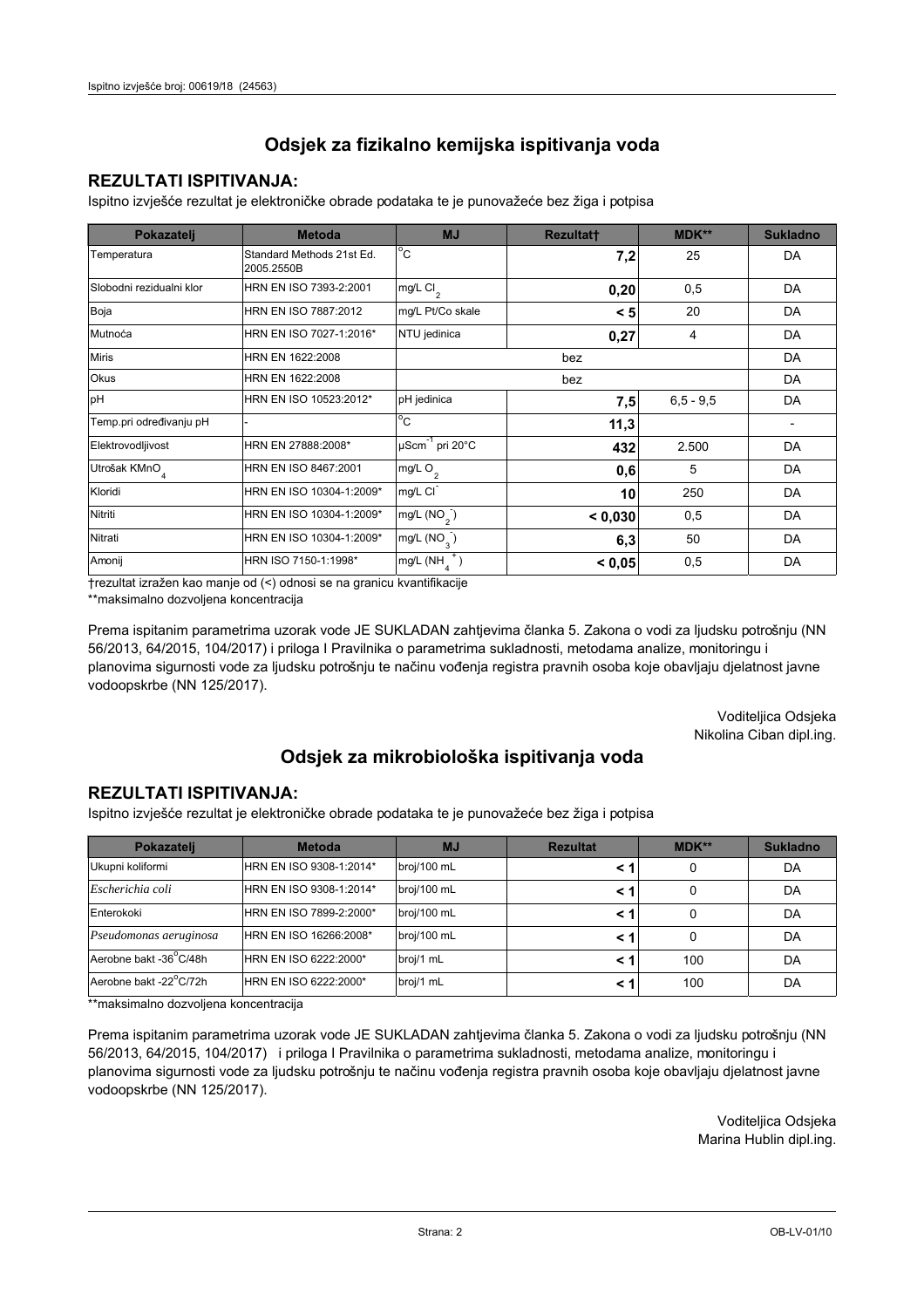



VODOOPSKRBA I ODVODNJA ZAGREBAČKE ŽUPANIJE D.O.O.-PJ VRBOVEC 10000 ZAGREB KOLEDOVČINA ULICA 1

Rakitje, 26.03.2018.

# **ISPITNO IZVJEŠĆE**

#### ISPITNO IZVJEŠĆE BROJ: 00618/18 (24562)

| Naziv uzorka:<br>Vrsta uzorka:                                                  |                                                                                                                                            | VODA ZA LJUDSKU POTROŠNJU<br>Javna vodoopskrba - razvodni sustav           |                                                               |                                        |  |  |
|---------------------------------------------------------------------------------|--------------------------------------------------------------------------------------------------------------------------------------------|----------------------------------------------------------------------------|---------------------------------------------------------------|----------------------------------------|--|--|
| HEO:<br>Uzorkovao:<br>Metoda<br>uzorkovanja:<br>Plan uzorkovanja: OB-LV-07/2018 | Vrbovec                                                                                                                                    | Marija Vrban dipl.san.ing.<br>HRN ISO 5667-5:2011*, HRN EN ISO 19458:2008* |                                                               |                                        |  |  |
|                                                                                 |                                                                                                                                            |                                                                            |                                                               |                                        |  |  |
| Uzorak uzorkovan                                                                |                                                                                                                                            |                                                                            |                                                               |                                        |  |  |
| Vrijeme uzimanja uzorka:<br>Analiza započeta:                                   |                                                                                                                                            | 22.03.2018. 11:30<br>22.03.2018. 13:38                                     | Vrijeme dostave:<br>Analiza završena:                         | 22.03.2018. 13:20<br>26.03.2018. 10:29 |  |  |
| Naručitelj:                                                                     | OIB: 54189804734                                                                                                                           | KOLEDOVČINA ULICA 1, 10000 ZAGREB                                          | VODOOPSKRBA I ODVODNJA ZAGREBAČKE ŽUPANIJE D.O.O.- PJ VRBOVEC |                                        |  |  |
| Lokacija:                                                                       |                                                                                                                                            | VRBOVEC, UL. ŽUPANA JUNKA NH                                               |                                                               |                                        |  |  |
|                                                                                 | Vodovodom upravlja: VODOOPSKRBA I ODVODNJA ZAGREBAČKE ŽUPANIJE D.O.O.- PJ VRBOVEC<br>KOLEDOVČINA ULICA 1, 10000 ZAGREB<br>OIB: 54189804734 |                                                                            |                                                               |                                        |  |  |
| Oblik zahtjeva:                                                                 | Zahtjev po ugovoru                                                                                                                         |                                                                            |                                                               |                                        |  |  |

Sukladnost je izražena uz rezultate ispitivanja.

Rukovoditeljica Službe Marina Hublin dipl.ing.

Napomena:

Rezultati ispitivanja odnose se isključivo na ispitivani uzorak. Ispitna izvješća se ne smiju umnožavati bez odobrenja Zavoda. Akreditirane metode označene su zvjezdicom (\*).

Služba za zdravstvenu ekologiju ovlaštena je kao službeni laboratorij za obavljanje određenih analiza vode za piće, hrane i mikrobiološke čistoće prema rješenju Ministarstva poljoprivrede: KLASA:UP/I-310-26/15-01/03, URBROJ:525-10/1308-15-4

Služba za zdravstvenu ekologiju ovlaštena je kao službeni laboratorij za provođenje ispitivanja vode za ljudsku potrošnju za određene parametre prema rješenju Ministarstva zdravlja: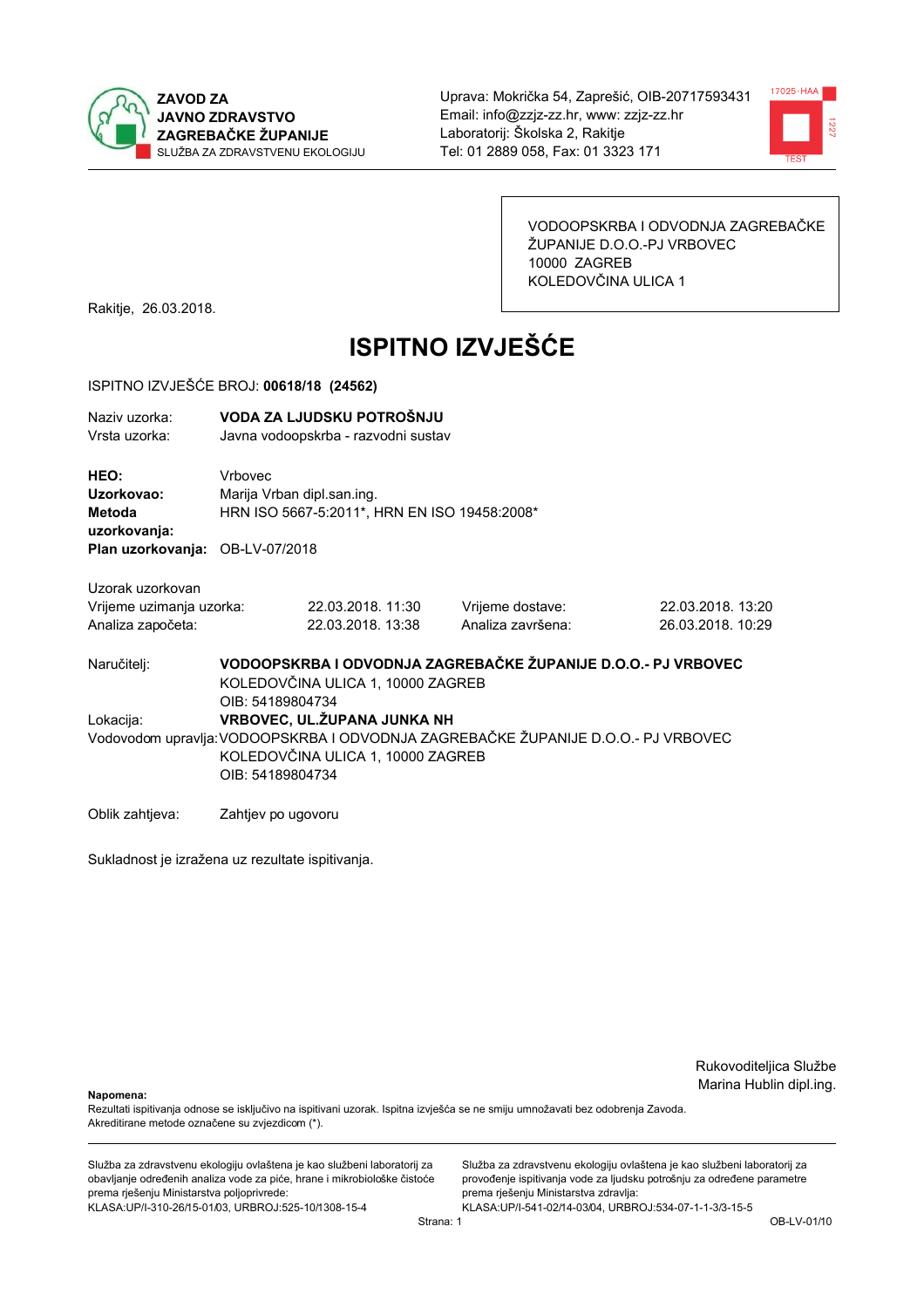### **REZULTATI ISPITIVANJA:**

Ispitno izviešće rezultat je elektroničke obrade podataka te je punovažeće bez žiga i potpisa

| Pokazatelj                | <b>Metoda</b>                           | <b>MJ</b>                   | Rezultatt | <b>MDK**</b>  | <b>Sukladno</b> |
|---------------------------|-----------------------------------------|-----------------------------|-----------|---------------|-----------------|
| Temperatura               | Standard Methods 21st Ed.<br>2005.2550B | $^{\circ}$ C                |           | 25            | DA              |
| Slobodni rezidualni klor  | HRN EN ISO 7393-2:2001                  | $mg/L$ Cl <sub>2</sub>      | 0,21      | 0,5           | DA              |
| Boja                      | HRN EN ISO 7887:2012                    | mg/L Pt/Co skale            | < 5       | 20            | DA              |
| Mutnoća                   | HRN EN ISO 7027-1:2016*                 | NTU jedinica                | 0,95      | 4             | DA              |
| <b>Miris</b>              | HRN EN 1622:2008                        |                             | DA        |               |                 |
| Okus                      | HRN EN 1622:2008                        |                             | DA        |               |                 |
| pH                        | HRN EN ISO 10523:2012*                  | pH jedinica                 | 7,5       | $6, 5 - 9, 5$ | DA              |
| Temp.pri određivanju pH   |                                         | $^{\circ}$ C                | 11,9      |               |                 |
| Elektrovodljivost         | HRN EN 27888:2008*                      | µScm <sup>-1</sup> pri 20°C | 625       | 2.500         | DA              |
| Utrošak KMnO <sub>4</sub> | HRN EN ISO 8467:2001                    | mg/L O <sub>2</sub>         | 1,0       | 5             | DA              |
| Kloridi                   | HRN EN ISO 10304-1:2009*                | mg/L CI                     | 12        | 250           | DA              |
| Nitriti                   | HRN EN ISO 10304-1:2009*                | mg/L $(NO2)$                | < 0.030   | 0,5           | DA              |
| Nitrati                   | HRN EN ISO 10304-1:2009*                | mg/L $(NO_{\alpha}^{-})$    | 6,8       | 50            | DA              |
| Amonij                    | HRN ISO 7150-1:1998*                    | mg/L (NH                    | < 0.05    | 0,5           | DA              |

trezultat izražen kao manje od (<) odnosi se na granicu kvantifikacije

\*\*maksimalno dozvoljena koncentracija

Prema ispitanim parametrima uzorak vode JE SUKLADAN zahtjevima članka 5. Zakona o vodi za ljudsku potrošnju (NN 56/2013, 64/2015, 104/2017) i priloga I Pravilnika o parametrima sukladnosti, metodama analize, monitoringu i planovima sigurnosti vode za ljudsku potrošnju te načinu vođenja registra pravnih osoba koje obavljaju djelatnost javne vodoopskrbe (NN 125/2017).

> Voditeljica Odsjeka Nikolina Ciban dipl.ing.

## Odsjek za mikrobiološka ispitivanja voda

#### **REZULTATI ISPITIVANJA:**

Ispitno izvješće rezultat je elektroničke obrade podataka te je punovažeće bez žiga i potpisa

| Pokazatelj             | <b>Metoda</b>           | <b>MJ</b>   | <b>Rezultat</b> | $MDK**$ | <b>Sukladno</b> |
|------------------------|-------------------------|-------------|-----------------|---------|-----------------|
| Ukupni koliformi       | HRN EN ISO 9308-1:2014* | broj/100 mL |                 | 0       | DA              |
| Escherichia coli       | HRN EN ISO 9308-1:2014* | broj/100 mL |                 | 0       | DA              |
| Enterokoki             | HRN EN ISO 7899-2:2000* | broj/100 mL |                 | 0       | DA              |
| Pseudomonas aeruginosa | HRN EN ISO 16266:2008*  | broj/100 mL | < '             | 0       | DA              |
| Aerobne bakt -36 C/48h | HRN EN ISO 6222:2000*   | broj/1 mL   |                 | 100     | DA              |
| Aerobne bakt -22°C/72h | HRN EN ISO 6222:2000*   | broj/1 mL   |                 | 100     | DA              |

\*\*maksimalno dozvoljena koncentracija

Prema ispitanim parametrima uzorak vode JE SUKLADAN zahtjevima članka 5. Zakona o vodi za ljudsku potrošnju (NN 56/2013, 64/2015, 104/2017) i priloga I Pravilnika o parametrima sukladnosti, metodama analize, monitoringu i planovima sigurnosti vode za ljudsku potrošnju te načinu vođenja registra pravnih osoba koje obavljaju djelatnost javne vodoopskrbe (NN 125/2017).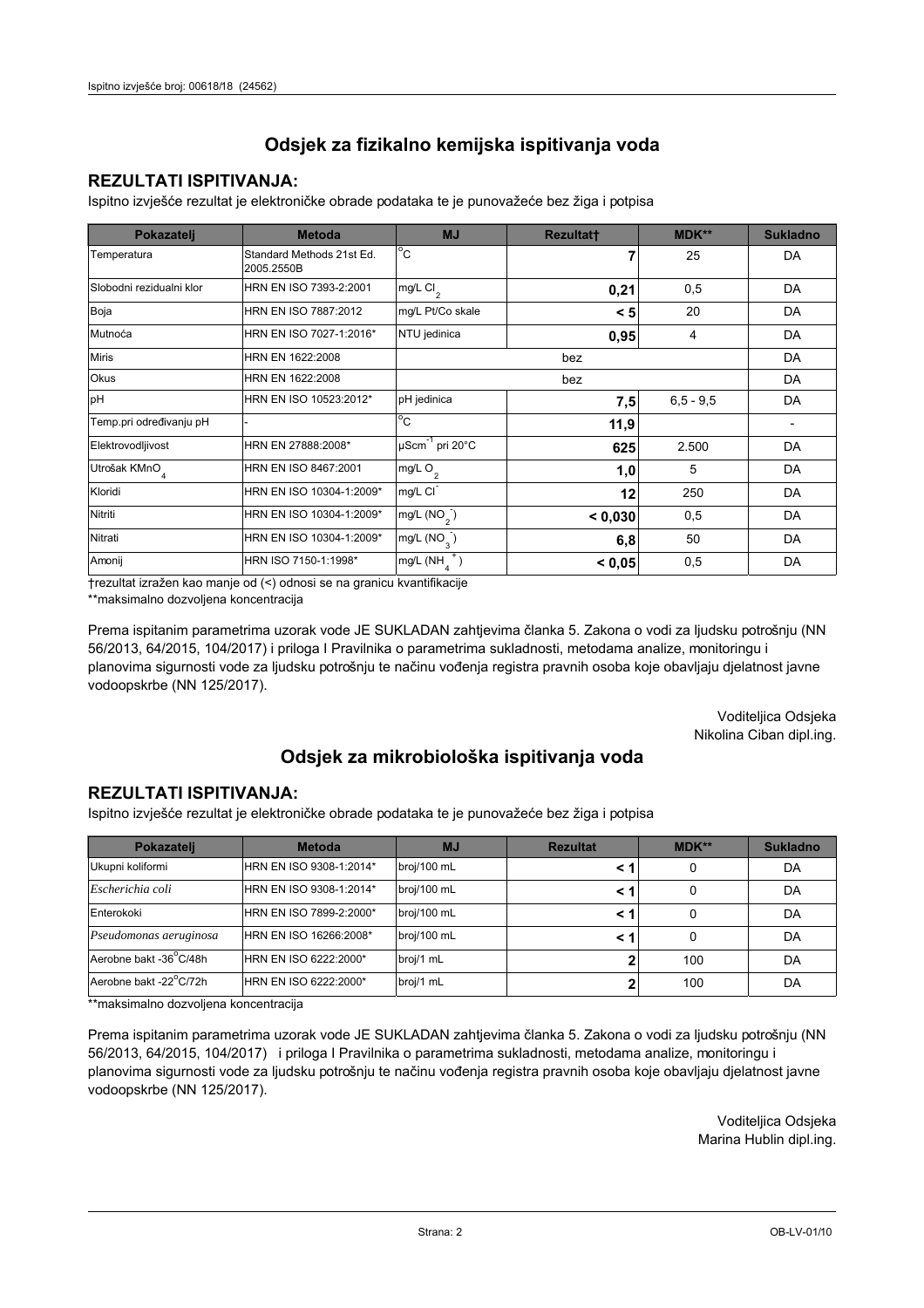



VODOOPSKRBA I ODVODNJA ZAGREBAČKE ŽUPANIJE D.O.O.-PJ VRBOVEC 10000 ZAGREB KOLEDOVČINA ULICA 1

Rakitje, 26.03.2018.

# **ISPITNO IZVJEŠĆE**

#### ISPITNO IZVJEŠĆE BROJ: 00616/18 (24560)

| Naziv uzorka:<br>Vrsta uzorka:                                                         |                                                                                                                                            | VODA ZA LJUDSKU POTROŠNJU<br>Javna vodoopskrba - razvodni sustav           |                                       |                                        |  |
|----------------------------------------------------------------------------------------|--------------------------------------------------------------------------------------------------------------------------------------------|----------------------------------------------------------------------------|---------------------------------------|----------------------------------------|--|
| HEO:<br>Uzorkovao:<br><b>Metoda</b><br>uzorkovanja:<br>Plan uzorkovanja: OB-LV-07/2018 | Vrhovec                                                                                                                                    | Marija Vrban dipl.san.ing.<br>HRN ISO 5667-5:2011*, HRN EN ISO 19458:2008* |                                       |                                        |  |
| Uzorak uzorkovan                                                                       |                                                                                                                                            |                                                                            |                                       |                                        |  |
| Vrijeme uzimanja uzorka:<br>Analiza započeta:                                          |                                                                                                                                            | 22.03.2018. 11:10<br>22.03.2018. 13:36                                     | Vrijeme dostave:<br>Analiza završena: | 22.03.2018. 13:20<br>26.03.2018. 10:28 |  |
| Naručitelj:                                                                            | VODOOPSKRBA I ODVODNJA ZAGREBAČKE ŽUPANIJE D.O.O.- PJ VRBOVEC<br>KOLEDOVČINA ULICA 1, 10000 ZAGREB<br>OIB: 54189804734                     |                                                                            |                                       |                                        |  |
| Lokacija:                                                                              | <b>GRADEC CENTAR NH</b>                                                                                                                    |                                                                            |                                       |                                        |  |
|                                                                                        | Vodovodom upravlja: VODOOPSKRBA I ODVODNJA ZAGREBAČKE ŽUPANIJE D.O.O.- PJ VRBOVEC<br>KOLEDOVČINA ULICA 1, 10000 ZAGREB<br>OIB: 54189804734 |                                                                            |                                       |                                        |  |
| Oblik zahtjeva:                                                                        | Zahtjev po ugovoru                                                                                                                         |                                                                            |                                       |                                        |  |

Sukladnost je izražena uz rezultate ispitivanja.

Rukovoditeljica Službe Marina Hublin dipl.ing.

Napomena:

Rezultati ispitivanja odnose se isključivo na ispitivani uzorak. Ispitna izvješća se ne smiju umnožavati bez odobrenja Zavoda. Akreditirane metode označene su zvjezdicom (\*).

Služba za zdravstvenu ekologiju ovlaštena je kao službeni laboratorij za obavljanje određenih analiza vode za piće, hrane i mikrobiološke čistoće prema rješenju Ministarstva poljoprivrede: KLASA:UP/I-310-26/15-01/03, URBROJ:525-10/1308-15-4

Služba za zdravstvenu ekologiju ovlaštena je kao službeni laboratorij za provođenje ispitivanja vode za ljudsku potrošnju za određene parametre prema rješenju Ministarstva zdravlja: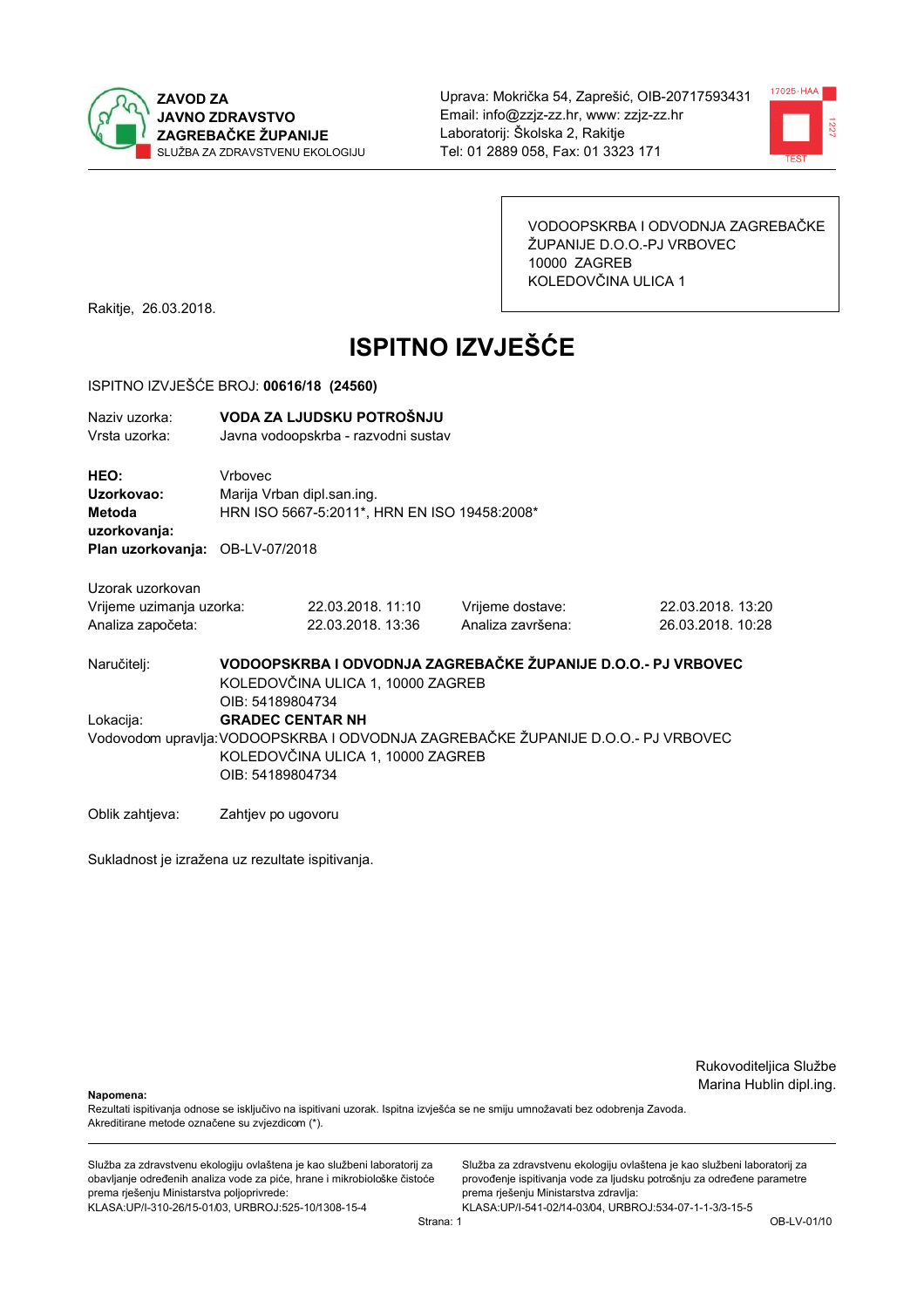### **REZULTATI ISPITIVANJA:**

Ispitno izviešće rezultat je elektroničke obrade podataka te je punovažeće bez žiga i potpisa

| Pokazatelj                | <b>Metoda</b>                           | <b>MJ</b>                       | <b>Rezultatt</b> | <b>MDK**</b>  | <b>Sukladno</b> |
|---------------------------|-----------------------------------------|---------------------------------|------------------|---------------|-----------------|
| Temperatura               | Standard Methods 21st Ed.<br>2005.2550B | $^{\circ}$ C                    | 7,4              | 25            | DA              |
| Slobodni rezidualni klor  | HRN EN ISO 7393-2:2001                  | $mg/L$ Cl <sub>2</sub>          | 0,23             | 0,5           | DA              |
| Boja                      | HRN EN ISO 7887:2012                    | mg/L Pt/Co skale                | < 5              | 20            | DA              |
| Mutnoća                   | HRN EN ISO 7027-1:2016*                 | NTU jedinica                    | 0,35             | 4             | DA              |
| <b>Miris</b>              | HRN EN 1622:2008                        |                                 | DA               |               |                 |
| Okus                      | HRN EN 1622:2008                        |                                 | DA               |               |                 |
| pH                        | HRN EN ISO 10523:2012*                  | pH jedinica                     | 7,5              | $6, 5 - 9, 5$ | DA              |
| Temp.pri određivanju pH   |                                         | $^{\circ}$ C                    | 10,4             |               |                 |
| Elektrovodljivost         | HRN EN 27888:2008*                      | µScm <sup>-1</sup> pri 20°C     | 442              | 2.500         | DA              |
| Utrošak KMnO <sub>4</sub> | HRN EN ISO 8467:2001                    | mg/L O <sub>2</sub>             | 0,9              | 5             | DA              |
| Kloridi                   | HRN EN ISO 10304-1:2009*                | mg/L CI                         | 10               | 250           | DA              |
| Nitriti                   | HRN EN ISO 10304-1:2009*                | mg/L $(NO2)$                    | < 0,030          | 0,5           | DA              |
| Nitrati                   | HRN EN ISO 10304-1:2009*                | mg/L $(NO_{\alpha}^{-})$<br>5,9 |                  | 50            | DA              |
| Amonij                    | HRN ISO 7150-1:1998*                    | mg/L (NH                        | 0,08             | 0,5           | DA              |

trezultat izražen kao manje od (<) odnosi se na granicu kvantifikacije

\*\*maksimalno dozvoljena koncentracija

Prema ispitanim parametrima uzorak vode JE SUKLADAN zahtjevima članka 5. Zakona o vodi za ljudsku potrošnju (NN 56/2013, 64/2015, 104/2017) i priloga I Pravilnika o parametrima sukladnosti, metodama analize, monitoringu i planovima sigurnosti vode za ljudsku potrošnju te načinu vođenja registra pravnih osoba koje obavljaju djelatnost javne vodoopskrbe (NN 125/2017).

> Voditeljica Odsjeka Nikolina Ciban dipl.ing.

## Odsjek za mikrobiološka ispitivanja voda

#### **REZULTATI ISPITIVANJA:**

Ispitno izvješće rezultat je elektroničke obrade podataka te je punovažeće bez žiga i potpisa

| Pokazatelj             | <b>Metoda</b>           | <b>MJ</b>   | <b>Rezultat</b> | $MDK**$ | <b>Sukladno</b> |
|------------------------|-------------------------|-------------|-----------------|---------|-----------------|
| Ukupni koliformi       | HRN EN ISO 9308-1:2014* | broj/100 mL |                 | 0       | DA              |
| Escherichia coli       | HRN EN ISO 9308-1:2014* | broj/100 mL |                 | 0       | DA              |
| Enterokoki             | HRN EN ISO 7899-2:2000* | broj/100 mL |                 | 0       | DA              |
| Pseudomonas aeruginosa | HRN EN ISO 16266:2008*  | broj/100 mL | < 1             | 0       | DA              |
| Aerobne bakt -36 C/48h | HRN EN ISO 6222:2000*   | broj/1 mL   |                 | 100     | DA              |
| Aerobne bakt -22°C/72h | HRN EN ISO 6222:2000*   | broj/1 mL   |                 | 100     | DA              |

\*\*maksimalno dozvoljena koncentracija

Prema ispitanim parametrima uzorak vode JE SUKLADAN zahtjevima članka 5. Zakona o vodi za ljudsku potrošnju (NN 56/2013, 64/2015, 104/2017) i priloga I Pravilnika o parametrima sukladnosti, metodama analize, monitoringu i planovima sigurnosti vode za ljudsku potrošnju te načinu vođenja registra pravnih osoba koje obavljaju djelatnost javne vodoopskrbe (NN 125/2017).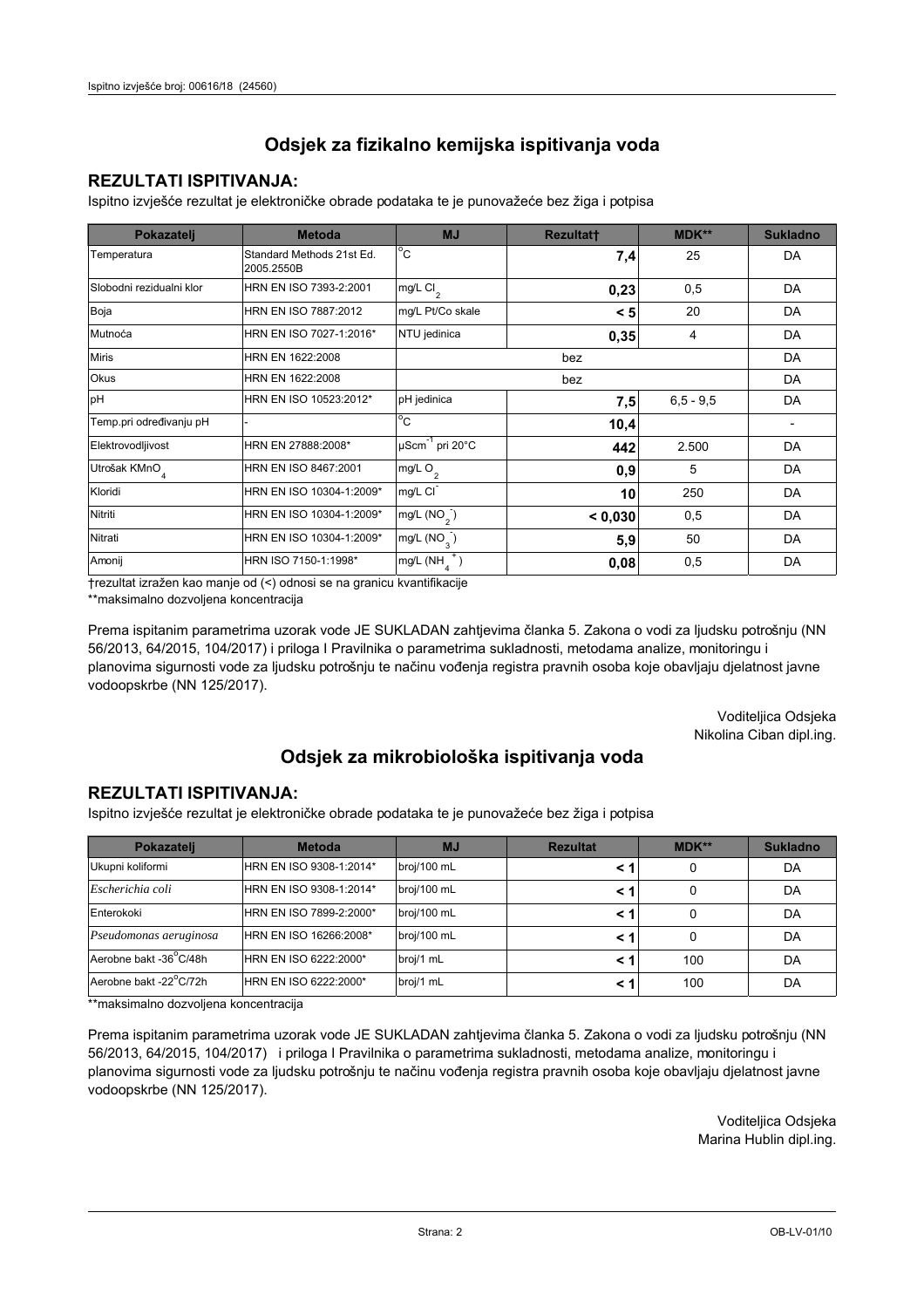



VODOOPSKRBA I ODVODNJA ZAGREBAČKE ŽUPANIJE D.O.O.-PJ VRBOVEC 10000 ZAGREB KOLEDOVČINA ULICA 1

Rakitje, 26.03.2018.

# **ISPITNO IZVJEŠĆE**

#### ISPITNO IZVJEŠĆE BROJ: 00615/18 (24559)

| Naziv uzorka:<br>Vrsta uzorka:                |                    | VODA ZA LJUDSKU POTROŠNJU<br>Javna vodoopskrba - razvodni sustav           |                                                                                   |                                        |  |  |
|-----------------------------------------------|--------------------|----------------------------------------------------------------------------|-----------------------------------------------------------------------------------|----------------------------------------|--|--|
| HEO:<br>Uzorkovao:<br>Metoda<br>uzorkovanja:  | Vrbovec            | Marija Vrban dipl.san.ing.<br>HRN ISO 5667-5:2011*, HRN EN ISO 19458:2008* |                                                                                   |                                        |  |  |
| Plan uzorkovanja: OB-LV-07/2018               |                    |                                                                            |                                                                                   |                                        |  |  |
| Uzorak uzorkovan                              |                    |                                                                            |                                                                                   |                                        |  |  |
| Vrijeme uzimanja uzorka:<br>Analiza započeta: |                    | 22.03.2018. 11:00<br>22.03.2018. 13:35                                     | Vrijeme dostave:<br>Analiza završena:                                             | 22.03.2018. 13:20<br>26.03.2018. 10:27 |  |  |
| Naručitelj:                                   | OIB: 54189804734   | KOLEDOVČINA ULICA 1, 10000 ZAGREB                                          | VODOOPSKRBA I ODVODNJA ZAGREBAČKE ŽUPANIJE D.O.O.- PJ VRBOVEC                     |                                        |  |  |
| Lokacija:                                     | <b>CUGOVEC NH</b>  |                                                                            |                                                                                   |                                        |  |  |
|                                               | OIB: 54189804734   | KOLEDOVČINA ULICA 1, 10000 ZAGREB                                          | Vodovodom upravlja: VODOOPSKRBA I ODVODNJA ZAGREBAČKE ŽUPANIJE D.O.O.- PJ VRBOVEC |                                        |  |  |
| Oblik zahtjeva:                               | Zahtjev po ugovoru |                                                                            |                                                                                   |                                        |  |  |

Sukladnost je izražena uz rezultate ispitivanja.

Rukovoditeljica Službe Marina Hublin dipl.ing.

Napomena:

Rezultati ispitivanja odnose se isključivo na ispitivani uzorak. Ispitna izvješća se ne smiju umnožavati bez odobrenja Zavoda. Akreditirane metode označene su zvjezdicom (\*).

Služba za zdravstvenu ekologiju ovlaštena je kao službeni laboratorij za obavljanje određenih analiza vode za piće, hrane i mikrobiološke čistoće prema rješenju Ministarstva poljoprivrede: KLASA:UP/I-310-26/15-01/03, URBROJ:525-10/1308-15-4

Služba za zdravstvenu ekologiju ovlaštena je kao službeni laboratorij za provođenje ispitivanja vode za ljudsku potrošnju za određene parametre prema rješenju Ministarstva zdravlja: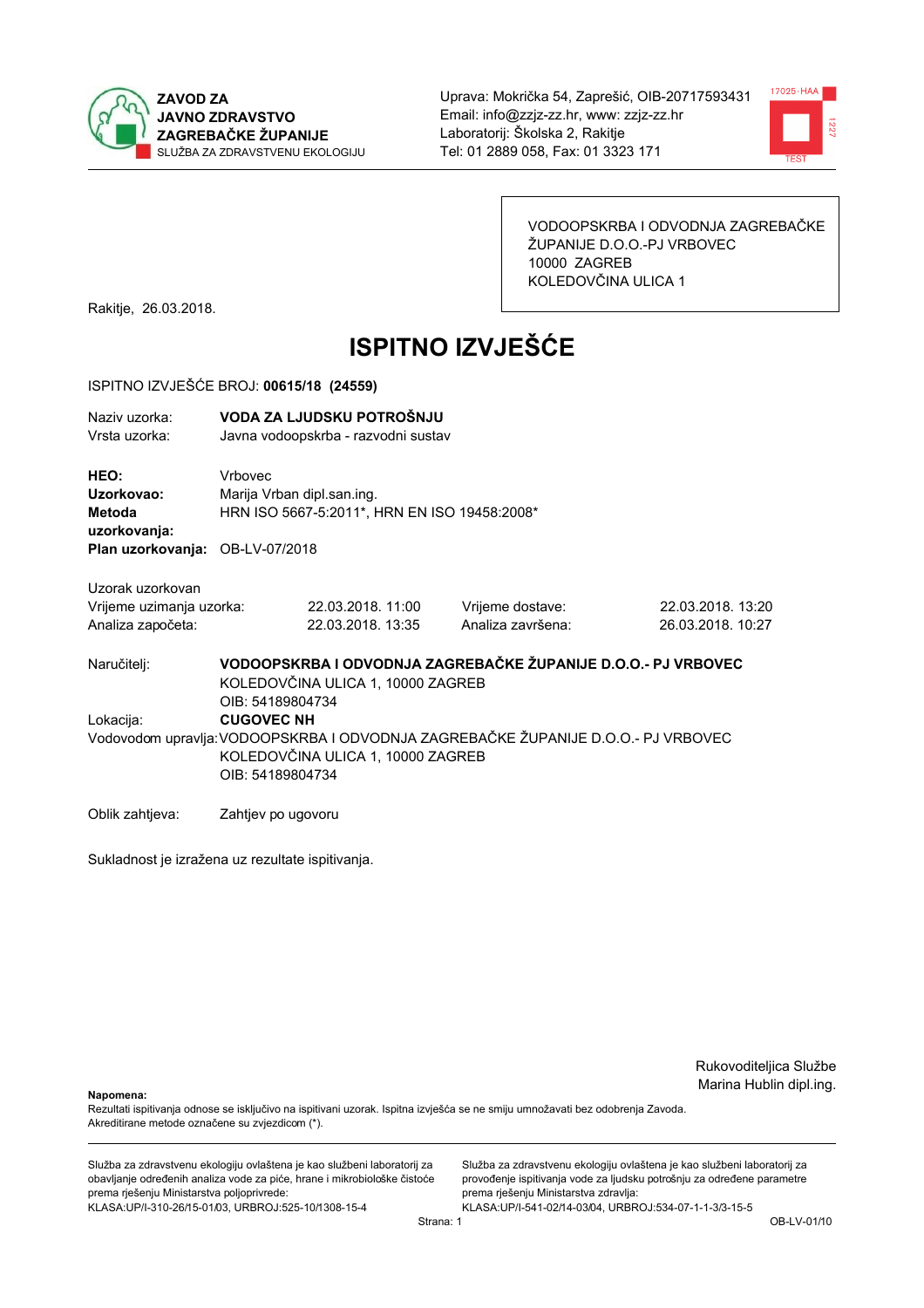### **REZULTATI ISPITIVANJA:**

Ispitno izviešće rezultat je elektroničke obrade podataka te je punovažeće bez žiga i potpisa

| Pokazatelj                | <b>Metoda</b>                           | <b>MJ</b>                   | <b>Rezultatt</b> | <b>MDK**</b>  | <b>Sukladno</b> |
|---------------------------|-----------------------------------------|-----------------------------|------------------|---------------|-----------------|
| Temperatura               | Standard Methods 21st Ed.<br>2005.2550B | $^{\circ}$ C                | 6,8              | 25            | DA              |
| Slobodni rezidualni klor  | HRN EN ISO 7393-2:2001                  | $mg/L$ Cl <sub>2</sub>      | 0,20             | 0,5           | DA              |
| Boja                      | HRN EN ISO 7887:2012                    | mg/L Pt/Co skale            | < 5              | 20            | DA              |
| Mutnoća                   | HRN EN ISO 7027-1:2016*                 | NTU jedinica                | 1,3              | 4             | DA              |
| <b>Miris</b>              | HRN EN 1622:2008                        | bez                         |                  |               | DA              |
| Okus                      | HRN EN 1622:2008                        | bez                         |                  |               | DA              |
| pH                        | HRN EN ISO 10523:2012*                  | pH jedinica                 | 7,6              | $6, 5 - 9, 5$ | DA              |
| Temp.pri određivanju pH   |                                         | $^{\circ}$ C                | 9,9              |               |                 |
| Elektrovodljivost         | HRN EN 27888:2008*                      | µScm <sup>-1</sup> pri 20°C | 436              | 2.500         | DA              |
| Utrošak KMnO <sub>4</sub> | HRN EN ISO 8467:2001                    | mg/L O <sub>2</sub>         | 0,5              | 5             | DA              |
| Kloridi                   | HRN EN ISO 10304-1:2009*                | mg/L CI                     | 9,9              | 250           | DA              |
| Nitriti                   | HRN EN ISO 10304-1:2009*                | mg/L $(NO2)$                | < 0,030          | 0,5           | DA              |
| Nitrati                   | HRN EN ISO 10304-1:2009*                | mg/L (NO <sub>3</sub> )     | 6,2              | 50            | DA              |
| Amonij                    | HRN ISO 7150-1:1998*                    | mg/L (NH                    | < 0.05           | 0,5           | DA              |

trezultat izražen kao manje od (<) odnosi se na granicu kvantifikacije

\*\*maksimalno dozvoljena koncentracija

Prema ispitanim parametrima uzorak vode JE SUKLADAN zahtjevima članka 5. Zakona o vodi za ljudsku potrošnju (NN 56/2013, 64/2015, 104/2017) i priloga I Pravilnika o parametrima sukladnosti, metodama analize, monitoringu i planovima sigurnosti vode za ljudsku potrošnju te načinu vođenja registra pravnih osoba koje obavljaju djelatnost javne vodoopskrbe (NN 125/2017).

> Voditeljica Odsjeka Nikolina Ciban dipl.ing.

## Odsjek za mikrobiološka ispitivanja voda

#### **REZULTATI ISPITIVANJA:**

Ispitno izvješće rezultat je elektroničke obrade podataka te je punovažeće bez žiga i potpisa

| Pokazatelj             | <b>Metoda</b>           | <b>MJ</b>   | <b>Rezultat</b> | $MDK**$ | <b>Sukladno</b> |
|------------------------|-------------------------|-------------|-----------------|---------|-----------------|
| Ukupni koliformi       | HRN EN ISO 9308-1:2014* | broj/100 mL |                 | 0       | DA              |
| Escherichia coli       | HRN EN ISO 9308-1:2014* | broj/100 mL |                 | 0       | DA              |
| Enterokoki             | HRN EN ISO 7899-2:2000* | broj/100 mL |                 | 0       | DA              |
| Pseudomonas aeruginosa | HRN EN ISO 16266:2008*  | broj/100 mL |                 | 0       | DA              |
| Aerobne bakt -36°C/48h | HRN EN ISO 6222:2000*   | broj/1 mL   |                 | 100     | DA              |
| Aerobne bakt -22°C/72h | HRN EN ISO 6222:2000*   | broj/1 mL   |                 | 100     | DA              |

\*\*maksimalno dozvoljena koncentracija

Prema ispitanim parametrima uzorak vode JE SUKLADAN zahtjevima članka 5. Zakona o vodi za ljudsku potrošnju (NN 56/2013, 64/2015, 104/2017) i priloga I Pravilnika o parametrima sukladnosti, metodama analize, monitoringu i planovima sigurnosti vode za ljudsku potrošnju te načinu vođenja registra pravnih osoba koje obavljaju djelatnost javne vodoopskrbe (NN 125/2017).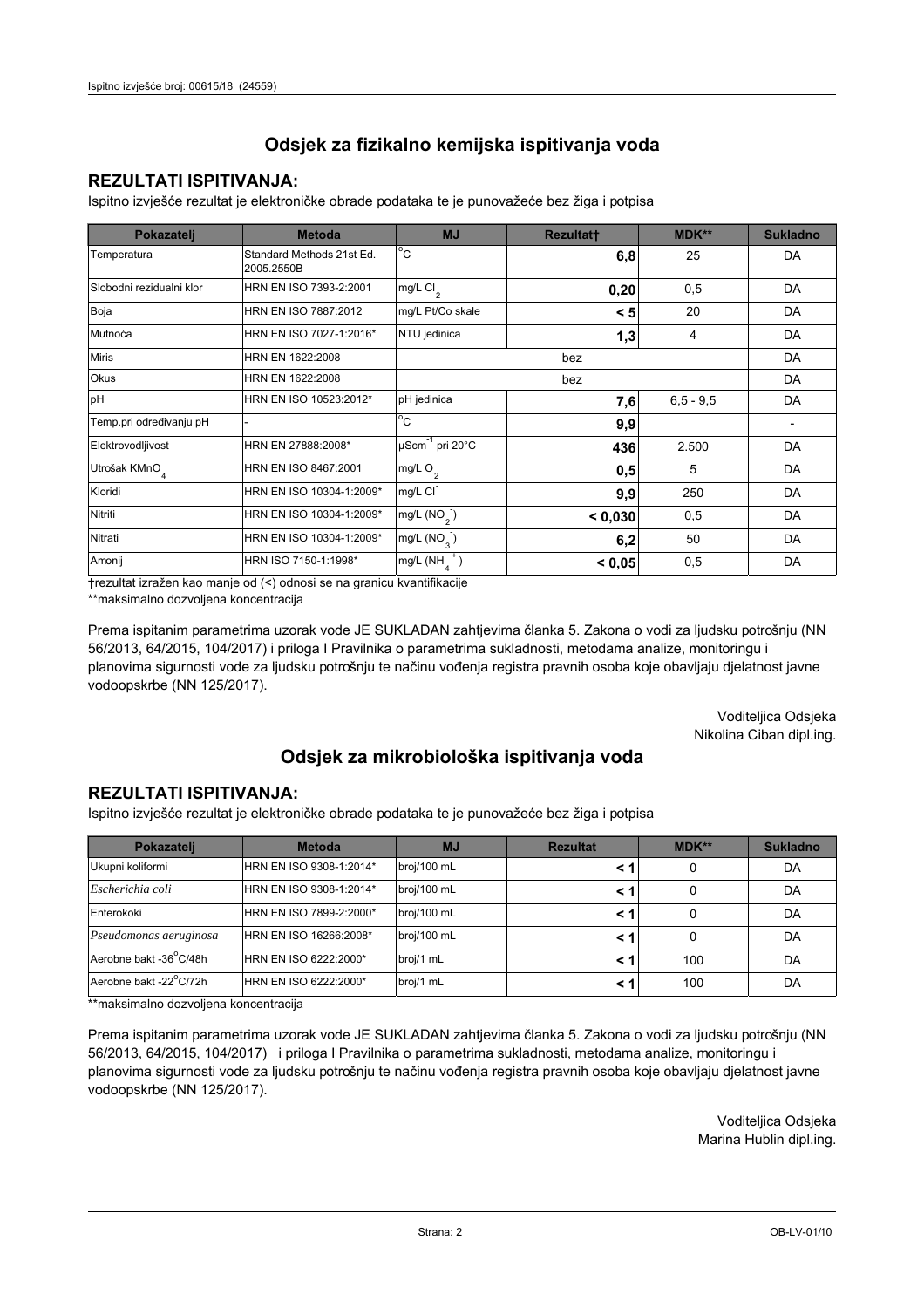



VODOOPSKRBA I ODVODNJA ZAGREBAČKE ŽUPANIJE D.O.O.-PJ VRBOVEC 10000 ZAGREB KOLEDOVČINA ULICA 1

Rakitje, 26.03.2018.

# **ISPITNO IZVJEŠĆE**

#### ISPITNO IZVJEŠĆE BROJ: 00614/18 (24558)

| Naziv uzorka:<br>Vrsta uzorka:                                                  |                                                                                                                                            | VODA ZA LJUDSKU POTROŠNJU<br>Javna vodoopskrba - razvodni sustav           |                   |                                                               |  |  |
|---------------------------------------------------------------------------------|--------------------------------------------------------------------------------------------------------------------------------------------|----------------------------------------------------------------------------|-------------------|---------------------------------------------------------------|--|--|
| HEO:<br>Uzorkovao:<br>Metoda<br>uzorkovanja:<br>Plan uzorkovanja: OB-LV-07/2018 | Vrbovec                                                                                                                                    | Marija Vrban dipl.san.ing.<br>HRN ISO 5667-5:2011*, HRN EN ISO 19458:2008* |                   |                                                               |  |  |
| Uzorak uzorkovan                                                                |                                                                                                                                            |                                                                            |                   |                                                               |  |  |
| Vrijeme uzimanja uzorka:                                                        |                                                                                                                                            | 22.03.2018. 10:20                                                          | Vrijeme dostave:  | 22.03.2018. 13:20                                             |  |  |
| Analiza započeta:                                                               |                                                                                                                                            | 22.03.2018. 13:32                                                          | Analiza završena: | 26.03.2018. 10:28                                             |  |  |
| Naručitelj:                                                                     | OIB: 54189804734                                                                                                                           | KOLEDOVČINA ULICA 1, 10000 ZAGREB                                          |                   | VODOOPSKRBA I ODVODNJA ZAGREBAČKE ŽUPANIJE D.O.O.- PJ VRBOVEC |  |  |
| Lokacija:                                                                       |                                                                                                                                            | ULICA BRAĆE RADIĆA, DUBRAVA NH                                             |                   |                                                               |  |  |
|                                                                                 | Vodovodom upravlja: VODOOPSKRBA I ODVODNJA ZAGREBAČKE ŽUPANIJE D.O.O.- PJ VRBOVEC<br>KOLEDOVČINA ULICA 1, 10000 ZAGREB<br>OIB: 54189804734 |                                                                            |                   |                                                               |  |  |
| Oblik zahtjeva:                                                                 | Zahtjev po ugovoru                                                                                                                         |                                                                            |                   |                                                               |  |  |

Sukladnost je izražena uz rezultate ispitivanja.

Rukovoditeljica Službe Marina Hublin dipl.ing.

Napomena:

Rezultati ispitivanja odnose se isključivo na ispitivani uzorak. Ispitna izvješća se ne smiju umnožavati bez odobrenja Zavoda. Akreditirane metode označene su zvjezdicom (\*).

Služba za zdravstvenu ekologiju ovlaštena je kao službeni laboratorij za obavljanje određenih analiza vode za piće, hrane i mikrobiološke čistoće prema rješenju Ministarstva poljoprivrede: KLASA:UP/I-310-26/15-01/03, URBROJ:525-10/1308-15-4

Služba za zdravstvenu ekologiju ovlaštena je kao službeni laboratorij za provođenje ispitivanja vode za ljudsku potrošnju za određene parametre prema rješenju Ministarstva zdravlja: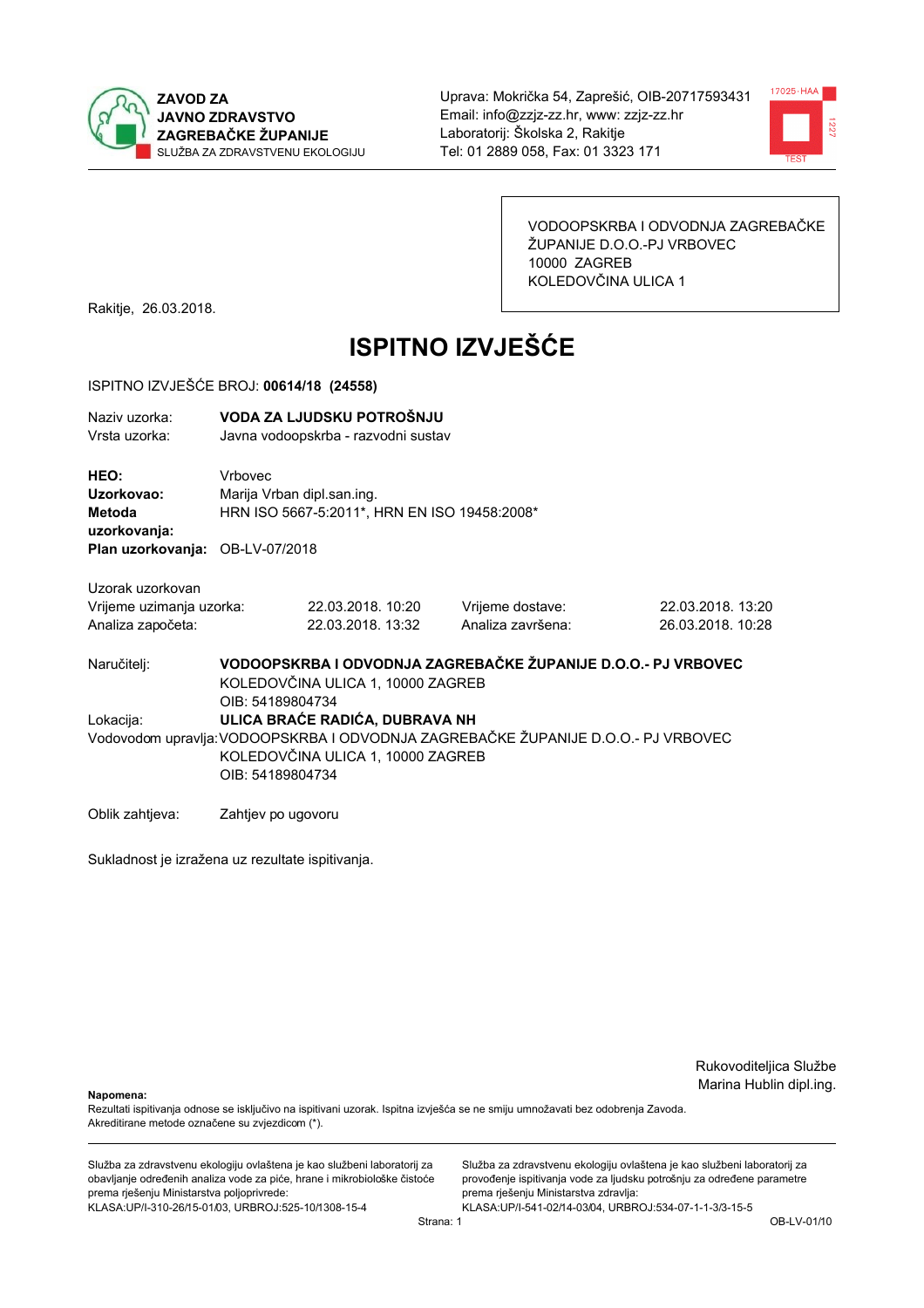### **REZULTATI ISPITIVANJA:**

Ispitno izviešće rezultat je elektroničke obrade podataka te je punovažeće bez žiga i potpisa

| Pokazatelj                | <b>Metoda</b>                           | <b>MJ</b>                   | Rezultatt | <b>MDK**</b>  | <b>Sukladno</b> |
|---------------------------|-----------------------------------------|-----------------------------|-----------|---------------|-----------------|
| Temperatura               | Standard Methods 21st Ed.<br>2005.2550B | $^{\circ}$ C                | 7,6       | 25            | DA              |
| Slobodni rezidualni klor  | HRN EN ISO 7393-2:2001                  | $mg/L$ Cl <sub>2</sub>      | 0,17      | 0,5           | DA              |
| Boja                      | HRN EN ISO 7887:2012                    | mg/L Pt/Co skale            | < 5       | 20            | DA              |
| Mutnoća                   | HRN EN ISO 7027-1:2016*                 | NTU jedinica                | 0,32      | 4             | DA              |
| <b>Miris</b>              | HRN EN 1622:2008                        | bez                         |           |               | DA              |
| Okus                      | HRN EN 1622:2008                        | bez                         |           |               | DA              |
| pH                        | HRN EN ISO 10523:2012*                  | pH jedinica                 | 7,6       | $6, 5 - 9, 5$ | DA              |
| Temp.pri određivanju pH   |                                         | $^{\circ}$ C                | 9,8       |               |                 |
| Elektrovodljivost         | HRN EN 27888:2008*                      | µScm <sup>-1</sup> pri 20°C | 445       | 2.500         | DA              |
| Utrošak KMnO <sub>4</sub> | HRN EN ISO 8467:2001                    | mg/L O <sub>2</sub>         | 0,5       | 5             | DA              |
| Kloridi                   | HRN EN ISO 10304-1:2009*                | mg/L CI                     | 11        | 250           | DA              |
| Nitriti                   | HRN EN ISO 10304-1:2009*                | mg/L $(NO2)$                | < 0.030   | 0,5           | DA              |
| Nitrati                   | HRN EN ISO 10304-1:2009*                | mg/L $(NO_{\alpha}^{-})$    | 6,2       | 50            | DA              |
| Amonij                    | HRN ISO 7150-1:1998*                    | mg/L (NH                    | < 0.05    | 0,5           | DA              |

trezultat izražen kao manje od (<) odnosi se na granicu kvantifikacije

\*\*maksimalno dozvoljena koncentracija

Prema ispitanim parametrima uzorak vode JE SUKLADAN zahtjevima članka 5. Zakona o vodi za ljudsku potrošnju (NN 56/2013, 64/2015, 104/2017) i priloga I Pravilnika o parametrima sukladnosti, metodama analize, monitoringu i planovima sigurnosti vode za ljudsku potrošnju te načinu vođenja registra pravnih osoba koje obavljaju djelatnost javne vodoopskrbe (NN 125/2017).

> Voditeljica Odsjeka Nikolina Ciban dipl.ing.

## Odsjek za mikrobiološka ispitivanja voda

#### **REZULTATI ISPITIVANJA:**

Ispitno izvješće rezultat je elektroničke obrade podataka te je punovažeće bez žiga i potpisa

| Pokazatelj             | <b>Metoda</b>           | <b>MJ</b>   | <b>Rezultat</b> | $MDK**$ | <b>Sukladno</b> |
|------------------------|-------------------------|-------------|-----------------|---------|-----------------|
| Ukupni koliformi       | HRN EN ISO 9308-1:2014* | broj/100 mL |                 | 0       | DA              |
| Escherichia coli       | HRN EN ISO 9308-1:2014* | broj/100 mL |                 | 0       | DA              |
| Enterokoki             | HRN EN ISO 7899-2:2000* | broj/100 mL |                 | 0       | DA              |
| Pseudomonas aeruginosa | HRN EN ISO 16266:2008*  | broj/100 mL |                 | 0       | DA              |
| Aerobne bakt -36°C/48h | HRN EN ISO 6222:2000*   | broj/1 mL   |                 | 100     | DA              |
| Aerobne bakt -22°C/72h | HRN EN ISO 6222:2000*   | broj/1 mL   |                 | 100     | DA              |

\*\*maksimalno dozvoljena koncentracija

Prema ispitanim parametrima uzorak vode JE SUKLADAN zahtjevima članka 5. Zakona o vodi za ljudsku potrošnju (NN 56/2013, 64/2015, 104/2017) i priloga I Pravilnika o parametrima sukladnosti, metodama analize, monitoringu i planovima sigurnosti vode za ljudsku potrošnju te načinu vođenja registra pravnih osoba koje obavljaju djelatnost javne vodoopskrbe (NN 125/2017).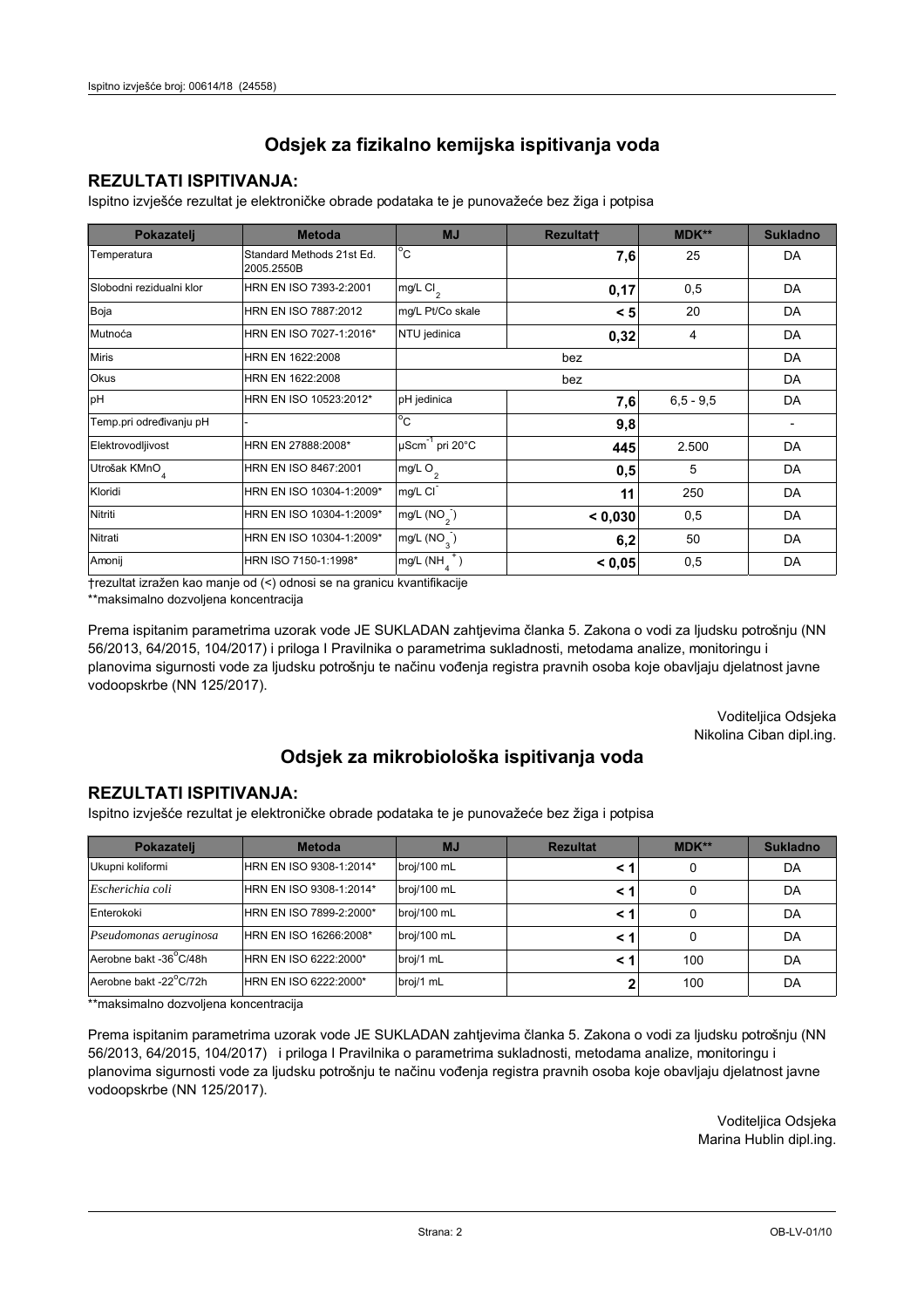



VODOOPSKRBA I ODVODNJA ZAGREBAČKE ŽUPANIJE D.O.O.-PJ VRBOVEC 10000 ZAGREB KOLEDOVČINA ULICA 1

Rakitje, 26.03.2018.

# **ISPITNO IZVJEŠĆE**

#### ISPITNO IZVJEŠĆE BROJ: 00613/18 (24557)

| Naziv uzorka:<br>Vrsta uzorka:                                                  |                                                                                                                                                               | VODA ZA LJUDSKU POTROŠNJU<br>Javna vodoopskrba - razvodni sustav           |                                       |                                                               |  |  |
|---------------------------------------------------------------------------------|---------------------------------------------------------------------------------------------------------------------------------------------------------------|----------------------------------------------------------------------------|---------------------------------------|---------------------------------------------------------------|--|--|
| HEO:<br>Uzorkovao:<br>Metoda<br>uzorkovanja:<br>Plan uzorkovanja: OB-LV-07/2018 | <b>Vrhovec</b>                                                                                                                                                | Marija Vrban dipl.san.ing.<br>HRN ISO 5667-5:2011*, HRN EN ISO 19458:2008* |                                       |                                                               |  |  |
| Uzorak uzorkovan                                                                |                                                                                                                                                               |                                                                            |                                       |                                                               |  |  |
| Vrijeme uzimanja uzorka:<br>Analiza započeta:                                   |                                                                                                                                                               | 22.03.2018. 09:55<br>22.03.2018. 13:30                                     | Vrijeme dostave:<br>Analiza završena: | 22.03.2018. 13:20<br>26.03.2018. 10:27                        |  |  |
| Naručitelj:                                                                     | OIB: 54189804734                                                                                                                                              | KOLEDOVČINA ULICA 1, 10000 ZAGREB                                          |                                       | VODOOPSKRBA I ODVODNJA ZAGREBAČKE ŽUPANIJE D.O.O.- PJ VRBOVEC |  |  |
| Lokacija:                                                                       | <b>KONAK NH</b><br>Vodovodom upravlja: VODOOPSKRBA I ODVODNJA ZAGREBAČKE ŽUPANIJE D.O.O.- PJ VRBOVEC<br>KOLEDOVČINA ULICA 1, 10000 ZAGREB<br>OIB: 54189804734 |                                                                            |                                       |                                                               |  |  |
| Oblik zahtjeva:                                                                 | Zahtjev po ugovoru                                                                                                                                            |                                                                            |                                       |                                                               |  |  |

Sukladnost je izražena uz rezultate ispitivanja.

Rukovoditeljica Službe Marina Hublin dipl.ing.

Napomena:

Rezultati ispitivanja odnose se isključivo na ispitivani uzorak. Ispitna izvješća se ne smiju umnožavati bez odobrenja Zavoda. Akreditirane metode označene su zvjezdicom (\*).

Služba za zdravstvenu ekologiju ovlaštena je kao službeni laboratorij za obavljanje određenih analiza vode za piće, hrane i mikrobiološke čistoće prema rješenju Ministarstva poljoprivrede: KLASA:UP/I-310-26/15-01/03, URBROJ:525-10/1308-15-4

Služba za zdravstvenu ekologiju ovlaštena je kao službeni laboratorij za provođenje ispitivanja vode za ljudsku potrošnju za određene parametre prema rješenju Ministarstva zdravlja: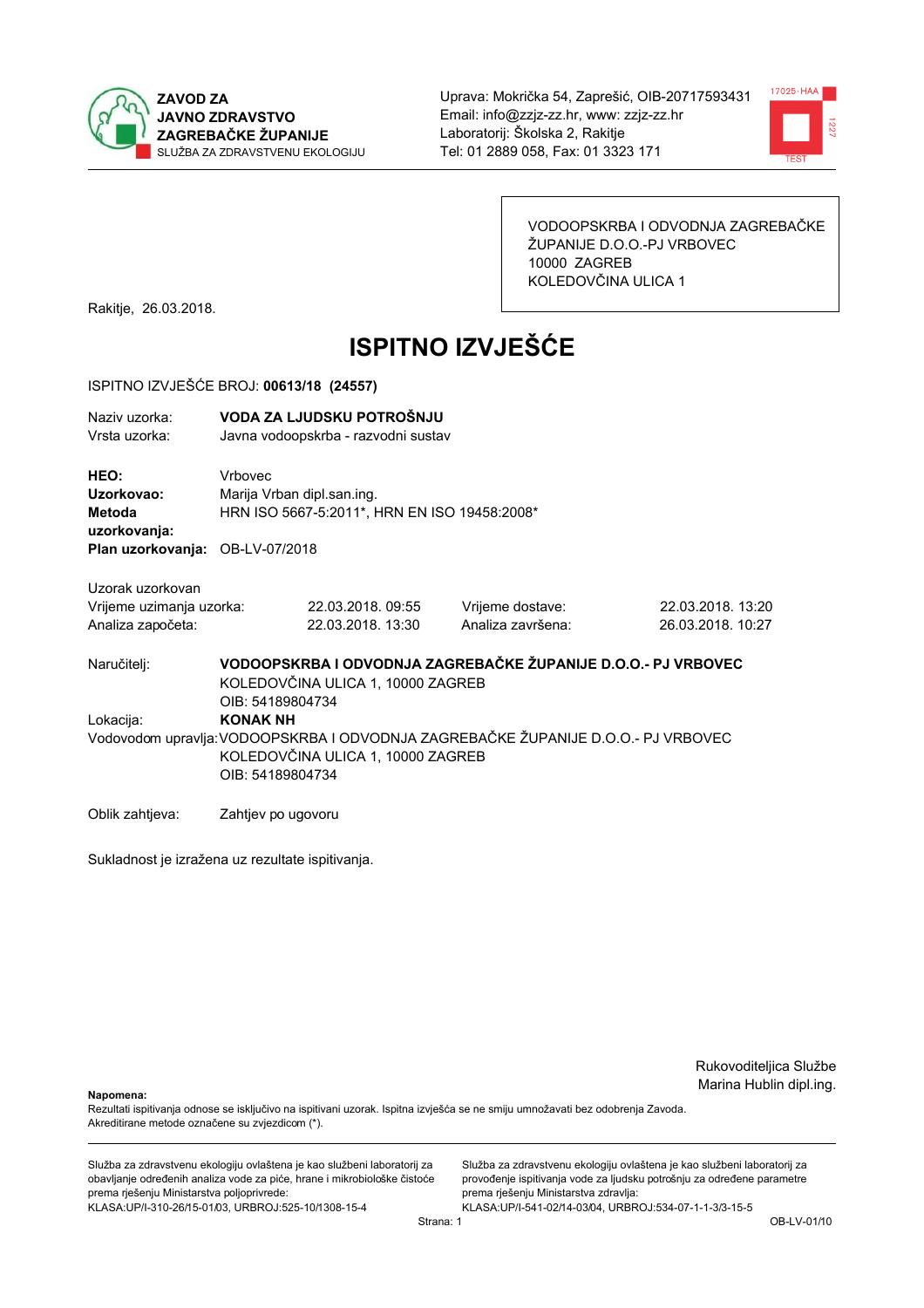### **REZULTATI ISPITIVANJA:**

Ispitno izviešće rezultat je elektroničke obrade podataka te je punovažeće bez žiga i potpisa

| Pokazatelj                | <b>Metoda</b>                           | <b>MJ</b>                   | <b>Rezultatt</b> | <b>MDK**</b>  | <b>Sukladno</b> |
|---------------------------|-----------------------------------------|-----------------------------|------------------|---------------|-----------------|
| Temperatura               | Standard Methods 21st Ed.<br>2005.2550B | $^{\circ}$ C                | 6,8              | 25            | DA              |
| Slobodni rezidualni klor  | HRN EN ISO 7393-2:2001                  | $mg/L$ Cl <sub>2</sub>      | 0,18             | 0,5           | DA              |
| Boja                      | HRN EN ISO 7887:2012                    | mg/L Pt/Co skale            | < 5              | 20            | DA              |
| Mutnoća                   | HRN EN ISO 7027-1:2016*                 | NTU jedinica                | 0,28             | 4             | DA              |
| <b>Miris</b>              | HRN EN 1622:2008                        | bez                         |                  |               | DA              |
| Okus                      | HRN EN 1622:2008                        | bez                         |                  |               | DA              |
| pH                        | HRN EN ISO 10523:2012*                  | pH jedinica                 | 7,5              | $6, 5 - 9, 5$ | DA              |
| Temp.pri određivanju pH   |                                         | $^{\circ}$ C                | 10,4             |               |                 |
| Elektrovodljivost         | HRN EN 27888:2008*                      | µScm <sup>-1</sup> pri 20°C | 416              | 2.500         | DA              |
| Utrošak KMnO <sub>4</sub> | HRN EN ISO 8467:2001                    | mg/L O <sub>2</sub>         | 0,6              | 5             | DA              |
| Kloridi                   | HRN EN ISO 10304-1:2009*                | mg/L CI                     | 9,9              | 250           | DA              |
| Nitriti                   | HRN EN ISO 10304-1:2009*                | mg/L $(NO2)$                | < 0,030          | 0,5           | DA              |
| Nitrati                   | HRN EN ISO 10304-1:2009*                | mg/L $(NO_{\alpha})$        | 6,3              | 50            | DA              |
| Amonij                    | HRN ISO 7150-1:1998*                    | mg/L (NH                    | < 0.05           | 0,5           | DA              |

trezultat izražen kao manje od (<) odnosi se na granicu kvantifikacije

\*\*maksimalno dozvoljena koncentracija

Prema ispitanim parametrima uzorak vode JE SUKLADAN zahtjevima članka 5. Zakona o vodi za ljudsku potrošnju (NN 56/2013, 64/2015, 104/2017) i priloga I Pravilnika o parametrima sukladnosti, metodama analize, monitoringu i planovima sigurnosti vode za ljudsku potrošnju te načinu vođenja registra pravnih osoba koje obavljaju djelatnost javne vodoopskrbe (NN 125/2017).

> Voditeljica Odsjeka Nikolina Ciban dipl.ing.

## Odsjek za mikrobiološka ispitivanja voda

#### **REZULTATI ISPITIVANJA:**

Ispitno izvješće rezultat je elektroničke obrade podataka te je punovažeće bez žiga i potpisa

| Pokazatelj             | <b>Metoda</b>           | <b>MJ</b>   | <b>Rezultat</b> | $MDK**$ | <b>Sukladno</b> |
|------------------------|-------------------------|-------------|-----------------|---------|-----------------|
| Ukupni koliformi       | HRN EN ISO 9308-1:2014* | broj/100 mL |                 | 0       | DA              |
| Escherichia coli       | HRN EN ISO 9308-1:2014* | broj/100 mL |                 | 0       | DA              |
| Enterokoki             | HRN EN ISO 7899-2:2000* | broj/100 mL |                 | 0       | DA              |
| Pseudomonas aeruginosa | HRN EN ISO 16266:2008*  | broj/100 mL | < 1             | 0       | DA              |
| Aerobne bakt -36 C/48h | HRN EN ISO 6222:2000*   | broj/1 mL   |                 | 100     | DA              |
| Aerobne bakt -22°C/72h | HRN EN ISO 6222:2000*   | broj/1 mL   |                 | 100     | DA              |

\*\*maksimalno dozvoljena koncentracija

Prema ispitanim parametrima uzorak vode JE SUKLADAN zahtjevima članka 5. Zakona o vodi za ljudsku potrošnju (NN 56/2013, 64/2015, 104/2017) i priloga I Pravilnika o parametrima sukladnosti, metodama analize, monitoringu i planovima sigurnosti vode za ljudsku potrošnju te načinu vođenja registra pravnih osoba koje obavljaju djelatnost javne vodoopskrbe (NN 125/2017).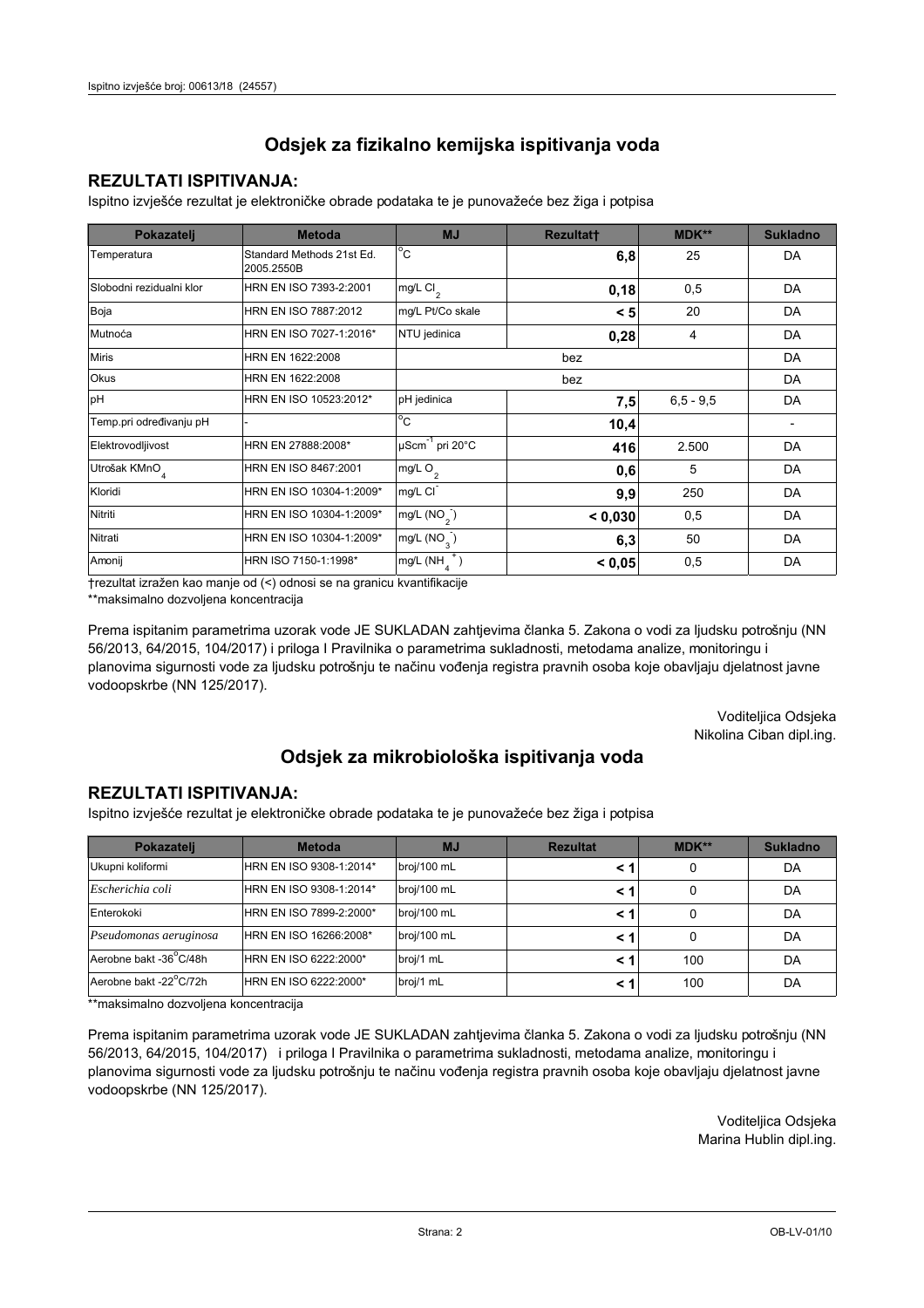



VODOOPSKRBA I ODVODNJA ZAGREBAČKE ŽUPANIJE D.O.O.-PJ VRBOVEC 10000 ZAGREB KOLEDOVČINA ULICA 1

Rakitje, 26.03.2018.

# **ISPITNO IZVJEŠĆE**

#### ISPITNO IZVJEŠĆE BROJ: 00612/18 (24556)

| Naziv uzorka:<br>Vrsta uzorka:                                                  |                                                                                                                                                                         | VODA ZA LJUDSKU POTROŠNJU<br>Javna vodoopskrba - razvodni sustav           |                                       |                                                               |  |  |
|---------------------------------------------------------------------------------|-------------------------------------------------------------------------------------------------------------------------------------------------------------------------|----------------------------------------------------------------------------|---------------------------------------|---------------------------------------------------------------|--|--|
| HEO:<br>Uzorkovao:<br>Metoda<br>uzorkovanja:<br>Plan uzorkovanja: OB-LV-07/2018 | Vrbovec                                                                                                                                                                 | Marija Vrban dipl.san.ing.<br>HRN ISO 5667-5:2011*, HRN EN ISO 19458:2008* |                                       |                                                               |  |  |
| Uzorak uzorkovan<br>Vrijeme uzimanja uzorka:<br>Analiza započeta:               |                                                                                                                                                                         | 22.03.2018.09:40<br>22.03.2018. 13:27                                      | Vrijeme dostave:<br>Analiza završena: | 22.03.2018. 13:20<br>26.03.2018. 10:26                        |  |  |
| Naručitelj:                                                                     | OIB: 54189804734                                                                                                                                                        | KOLEDOVČINA ULICA 1, 10000 ZAGREB                                          |                                       | VODOOPSKRBA I ODVODNJA ZAGREBAČKE ŽUPANIJE D.O.O.- PJ VRBOVEC |  |  |
| Lokacija:                                                                       | <b>VRBOVEC CENTAR, NH</b><br>Vodovodom upravlja: VODOOPSKRBA I ODVODNJA ZAGREBAČKE ŽUPANIJE D.O.O.- PJ VRBOVEC<br>KOLEDOVČINA ULICA 1, 10000 ZAGREB<br>OIB: 54189804734 |                                                                            |                                       |                                                               |  |  |
| Oblik zahtjeva:                                                                 | Zahtjev po ugovoru                                                                                                                                                      |                                                                            |                                       |                                                               |  |  |

Sukladnost je izražena uz rezultate ispitivanja.

Rukovoditeljica Službe Marina Hublin dipl.ing.

Napomena:

Rezultati ispitivanja odnose se isključivo na ispitivani uzorak. Ispitna izvješća se ne smiju umnožavati bez odobrenja Zavoda. Akreditirane metode označene su zvjezdicom (\*).

Služba za zdravstvenu ekologiju ovlaštena je kao službeni laboratorij za obavljanje određenih analiza vode za piće, hrane i mikrobiološke čistoće prema rješenju Ministarstva poljoprivrede: KLASA:UP/I-310-26/15-01/03, URBROJ:525-10/1308-15-4

Služba za zdravstvenu ekologiju ovlaštena je kao službeni laboratorij za provođenje ispitivanja vode za ljudsku potrošnju za određene parametre prema rješenju Ministarstva zdravlja: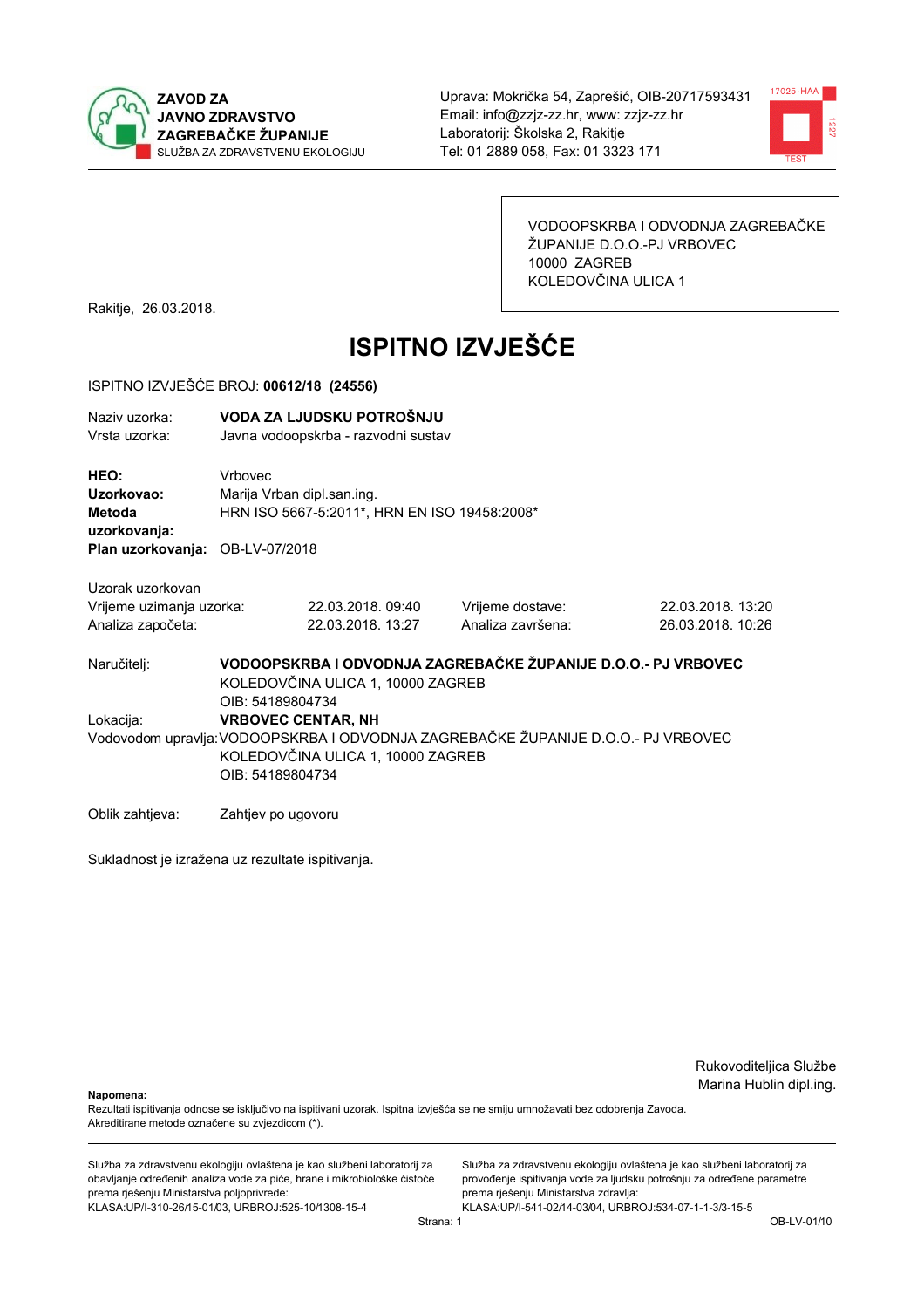### **REZULTATI ISPITIVANJA:**

Ispitno izviešće rezultat je elektroničke obrade podataka te je punovažeće bez žiga i potpisa

| Pokazatelj                | <b>Metoda</b>                           | <b>MJ</b>                   | Rezultatt | <b>MDK**</b>  | <b>Sukladno</b> |
|---------------------------|-----------------------------------------|-----------------------------|-----------|---------------|-----------------|
| Temperatura               | Standard Methods 21st Ed.<br>2005.2550B | $^{\circ}$ C                | 12        | 25            | DA              |
| Slobodni rezidualni klor  | HRN EN ISO 7393-2:2001                  | $mg/L$ Cl <sub>2</sub>      | 0,20      | 0,5           | DA              |
| Boja                      | HRN EN ISO 7887:2012                    | mg/L Pt/Co skale            | < 5       | 20            | DA              |
| Mutnoća                   | HRN EN ISO 7027-1:2016*                 | NTU jedinica                | 0,78      | 4             | DA              |
| <b>Miris</b>              | HRN EN 1622:2008                        |                             | DA        |               |                 |
| Okus                      | HRN EN 1622:2008                        | bez                         |           |               | DA              |
| pH                        | HRN EN ISO 10523:2012*                  | pH jedinica                 | 7,5       | $6, 5 - 9, 5$ | DA              |
| Temp.pri određivanju pH   |                                         | $^{\circ}$ C                | 10,4      |               |                 |
| Elektrovodljivost         | HRN EN 27888:2008*                      | µScm <sup>-1</sup> pri 20°C | 674       | 2.500         | DA              |
| Utrošak KMnO <sub>4</sub> | HRN EN ISO 8467:2001                    | mg/L O <sub>2</sub>         | 0,8       | 5             | DA              |
| Kloridi                   | HRN EN ISO 10304-1:2009*                | mg/L CI                     | 12        | 250           | DA              |
| Nitriti                   | HRN EN ISO 10304-1:2009*                | mg/L $(NO2)$                | < 0.030   | 0,5           | DA              |
| Nitrati                   | HRN EN ISO 10304-1:2009*                | mg/L $(NO_{\alpha}^{-})$    | 6,9       | 50            | DA              |
| Amonij                    | HRN ISO 7150-1:1998*                    | mg/L (NH                    | < 0.05    | 0,5           | DA              |

trezultat izražen kao manje od (<) odnosi se na granicu kvantifikacije

\*\*maksimalno dozvoljena koncentracija

Prema ispitanim parametrima uzorak vode JE SUKLADAN zahtjevima članka 5. Zakona o vodi za ljudsku potrošnju (NN 56/2013, 64/2015, 104/2017) i priloga I Pravilnika o parametrima sukladnosti, metodama analize, monitoringu i planovima sigurnosti vode za ljudsku potrošnju te načinu vođenja registra pravnih osoba koje obavljaju djelatnost javne vodoopskrbe (NN 125/2017).

> Voditeljica Odsjeka Nikolina Ciban dipl.ing.

## Odsjek za mikrobiološka ispitivanja voda

#### **REZULTATI ISPITIVANJA:**

Ispitno izvješće rezultat je elektroničke obrade podataka te je punovažeće bez žiga i potpisa

| Pokazatelj             | <b>Metoda</b>           | <b>MJ</b>   | <b>Rezultat</b> | $MDK**$ | <b>Sukladno</b> |
|------------------------|-------------------------|-------------|-----------------|---------|-----------------|
| Ukupni koliformi       | HRN EN ISO 9308-1:2014* | broj/100 mL |                 | 0       | DA              |
| Escherichia coli       | HRN EN ISO 9308-1:2014* | broj/100 mL |                 | 0       | DA              |
| Enterokoki             | HRN EN ISO 7899-2:2000* | broj/100 mL |                 | 0       | DA              |
| Pseudomonas aeruginosa | HRN EN ISO 16266:2008*  | broj/100 mL | < 1             | 0       | DA              |
| Aerobne bakt -36 C/48h | HRN EN ISO 6222:2000*   | broj/1 mL   |                 | 100     | DA              |
| Aerobne bakt -22°C/72h | HRN EN ISO 6222:2000*   | broj/1 mL   | 10              | 100     | DA              |

\*\*maksimalno dozvoljena koncentracija

Prema ispitanim parametrima uzorak vode JE SUKLADAN zahtjevima članka 5. Zakona o vodi za ljudsku potrošnju (NN 56/2013, 64/2015, 104/2017) i priloga I Pravilnika o parametrima sukladnosti, metodama analize, monitoringu i planovima sigurnosti vode za ljudsku potrošnju te načinu vođenja registra pravnih osoba koje obavljaju djelatnost javne vodoopskrbe (NN 125/2017).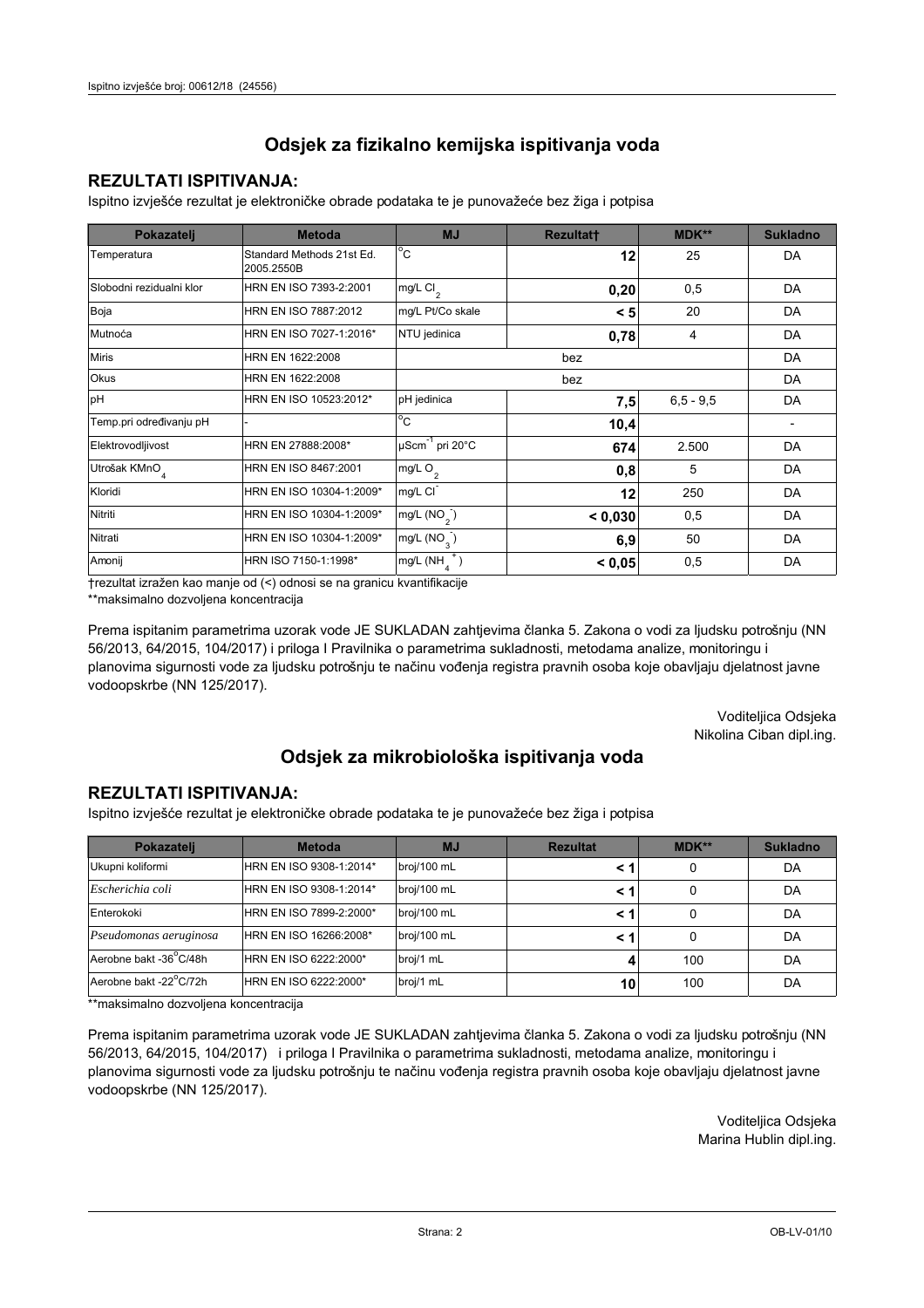



VODOOPSKRBA I ODVODNJA ZAGREBAČKE ŽUPANIJE D.O.O.-PJ VRBOVEC 10000 ZAGREB KOLEDOVČINA ULICA 1

Rakitje, 26.03.2018.

# **ISPITNO IZVJEŠĆE**

#### ISPITNO IZVJEŠĆE BROJ: 00611/18 (24555)

| Naziv uzorka:<br>Vrsta uzorka:                                                  |                    | VODA ZA LJUDSKU POTROŠNJU<br>Javna vodoopskrba - razvodni sustav           |                                                                                   |                   |  |  |
|---------------------------------------------------------------------------------|--------------------|----------------------------------------------------------------------------|-----------------------------------------------------------------------------------|-------------------|--|--|
| HEO:<br>Uzorkovao:<br>Metoda<br>uzorkovanja:<br>Plan uzorkovanja: OB-LV-07/2018 | <b>Vrhovec</b>     | Marija Vrban dipl.san.ing.<br>HRN ISO 5667-5:2011*, HRN EN ISO 19458:2008* |                                                                                   |                   |  |  |
| Uzorak uzorkovan                                                                |                    |                                                                            |                                                                                   |                   |  |  |
| Vrijeme uzimanja uzorka:                                                        |                    | 22.03.2018. 09:30                                                          | Vrijeme dostave:                                                                  | 22.03.2018. 13:20 |  |  |
| Analiza započeta:                                                               |                    | 22.03.2018. 13:26                                                          | Analiza završena:                                                                 | 26.03.2018. 10:25 |  |  |
| Naručitelj:                                                                     | OIB: 54189804734   | KOLEDOVČINA ULICA 1, 10000 ZAGREB                                          | VODOOPSKRBA I ODVODNJA ZAGREBAČKE ŽUPANIJE D.O.O.- PJ VRBOVEC                     |                   |  |  |
| Lokacija:                                                                       |                    | <b>VRBOVEC, TOMISLAVOVA UL. NH</b>                                         |                                                                                   |                   |  |  |
|                                                                                 | OIB: 54189804734   | KOLEDOVČINA ULICA 1, 10000 ZAGREB                                          | Vodovodom upravlja: VODOOPSKRBA I ODVODNJA ZAGREBAČKE ŽUPANIJE D.O.O.- PJ VRBOVEC |                   |  |  |
| Oblik zahtjeva:                                                                 | Zahtjev po ugovoru |                                                                            |                                                                                   |                   |  |  |

Sukladnost je izražena uz rezultate ispitivanja.

Rukovoditeljica Službe Marina Hublin dipl.ing.

Napomena:

Rezultati ispitivanja odnose se isključivo na ispitivani uzorak. Ispitna izvješća se ne smiju umnožavati bez odobrenja Zavoda. Akreditirane metode označene su zvjezdicom (\*).

Služba za zdravstvenu ekologiju ovlaštena je kao službeni laboratorij za obavljanje određenih analiza vode za piće, hrane i mikrobiološke čistoće prema rješenju Ministarstva poljoprivrede: KLASA:UP/I-310-26/15-01/03, URBROJ:525-10/1308-15-4

Služba za zdravstvenu ekologiju ovlaštena je kao službeni laboratorij za provođenje ispitivanja vode za ljudsku potrošnju za određene parametre prema rješenju Ministarstva zdravlja: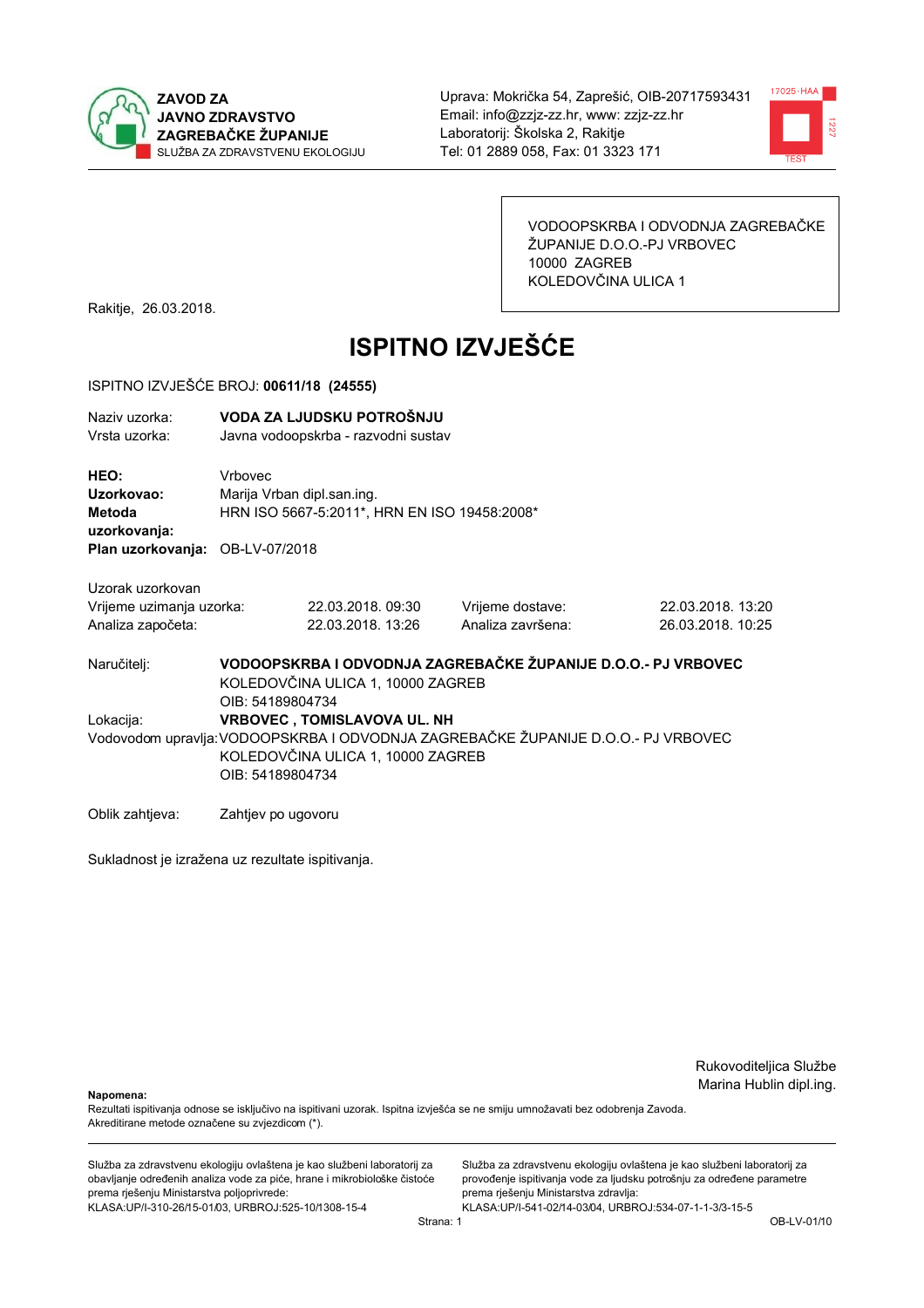### **REZULTATI ISPITIVANJA:**

Ispitno izviešće rezultat je elektroničke obrade podataka te je punovažeće bez žiga i potpisa

| Pokazatelj                | <b>Metoda</b>                           | <b>MJ</b>                   | Rezultatt | <b>MDK**</b>  | <b>Sukladno</b> |
|---------------------------|-----------------------------------------|-----------------------------|-----------|---------------|-----------------|
| Temperatura               | Standard Methods 21st Ed.<br>2005.2550B | $^{\circ}$ C                | 7,4       | 25            | DA              |
| Slobodni rezidualni klor  | HRN EN ISO 7393-2:2001                  | $mg/L$ Cl <sub>2</sub>      | 0,22      | 0,5           | DA              |
| Boja                      | HRN EN ISO 7887:2012                    | mg/L Pt/Co skale            | < 5       | 20            | DA              |
| Mutnoća                   | HRN EN ISO 7027-1:2016*                 | NTU jedinica                | 0,81      | 4             | DA              |
| <b>Miris</b>              | HRN EN 1622:2008                        |                             | DA        |               |                 |
| Okus                      | HRN EN 1622:2008                        |                             | DA        |               |                 |
| pH                        | HRN EN ISO 10523:2012*                  | pH jedinica                 | 7,6       | $6, 5 - 9, 5$ | DA              |
| Temp.pri određivanju pH   |                                         | $^{\circ}$ C                | 9,3       |               |                 |
| Elektrovodljivost         | HRN EN 27888:2008*                      | µScm <sup>-1</sup> pri 20°C | 647       | 2.500         | DA              |
| Utrošak KMnO <sub>4</sub> | HRN EN ISO 8467:2001                    | mg/L O <sub>2</sub>         | 0,7       | 5             | DA              |
| Kloridi                   | HRN EN ISO 10304-1:2009*                | mg/L CI                     | 12        | 250           | DA              |
| Nitriti                   | HRN EN ISO 10304-1:2009*                | mg/L $(NO2)$                | < 0.030   | 0,5           | DA              |
| Nitrati                   | HRN EN ISO 10304-1:2009*                | mg/L $(NO_{\alpha}^{-})$    | 6,8       | 50            | DA              |
| Amonij                    | HRN ISO 7150-1:1998*                    | mg/L (NH                    | 0,24      | 0,5           | DA              |

trezultat izražen kao manje od (<) odnosi se na granicu kvantifikacije

\*\*maksimalno dozvoljena koncentracija

Prema ispitanim parametrima uzorak vode JE SUKLADAN zahtjevima članka 5. Zakona o vodi za ljudsku potrošnju (NN 56/2013, 64/2015, 104/2017) i priloga I Pravilnika o parametrima sukladnosti, metodama analize, monitoringu i planovima sigurnosti vode za ljudsku potrošnju te načinu vođenja registra pravnih osoba koje obavljaju djelatnost javne vodoopskrbe (NN 125/2017).

> Voditeljica Odsjeka Nikolina Ciban dipl.ing.

## Odsjek za mikrobiološka ispitivanja voda

#### **REZULTATI ISPITIVANJA:**

Ispitno izvješće rezultat je elektroničke obrade podataka te je punovažeće bez žiga i potpisa

| Pokazatelj             | <b>Metoda</b>           | <b>MJ</b>   | <b>Rezultat</b> | <b>MDK**</b> | <b>Sukladno</b> |
|------------------------|-------------------------|-------------|-----------------|--------------|-----------------|
| Ukupni koliformi       | HRN EN ISO 9308-1:2014* | broj/100 mL |                 |              | DA              |
| Escherichia coli       | HRN EN ISO 9308-1:2014* | broj/100 mL | < 1             |              | DA              |
| Enterokoki             | HRN EN ISO 7899-2:2000* | broj/100 mL | < '             |              | DA              |
| Pseudomonas aeruginosa | HRN EN ISO 16266:2008*  | broj/100 mL | < 1             | 0            | DA              |
| Aerobne bakt -36 C/48h | HRN EN ISO 6222:2000*   | broj/1 mL   |                 | 100          | DA              |
| Aerobne bakt -22°C/72h | HRN EN ISO 6222:2000*   | broj/1 mL   |                 | 100          | DA              |

\*\*maksimalno dozvoljena koncentracija

Prema ispitanim parametrima uzorak vode JE SUKLADAN zahtjevima članka 5. Zakona o vodi za ljudsku potrošnju (NN 56/2013, 64/2015, 104/2017) i priloga I Pravilnika o parametrima sukladnosti, metodama analize, monitoringu i planovima sigurnosti vode za ljudsku potrošnju te načinu vođenja registra pravnih osoba koje obavljaju djelatnost javne vodoopskrbe (NN 125/2017).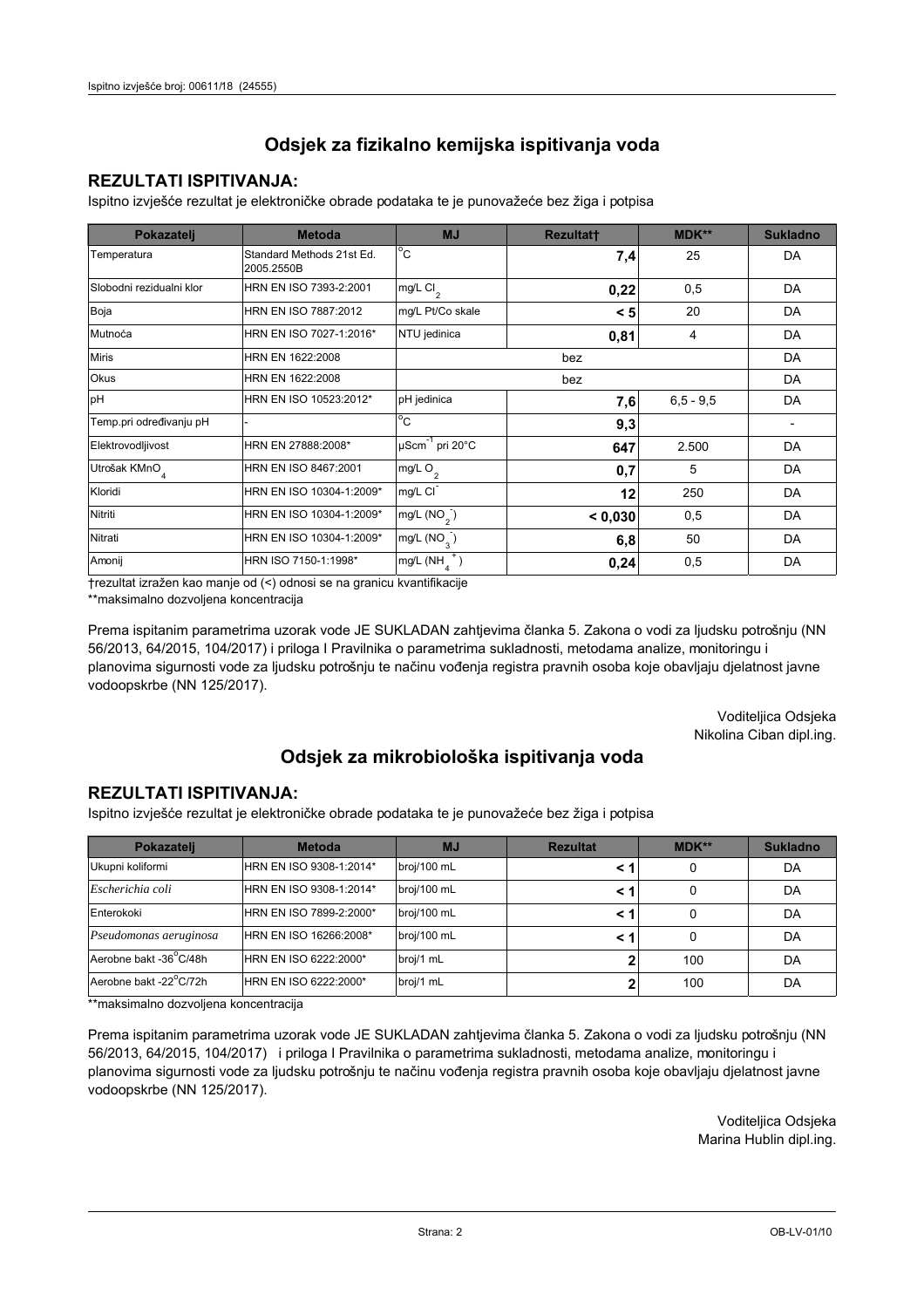



VODOOPSKRBA I ODVODNJA ZAGREBAČKE ŽUPANIJE D.O.O.-PJ VRBOVEC 10000 ZAGREB KOLEDOVČINA ULICA 1

Rakitje, 26.03.2018.

# **ISPITNO IZVJEŠĆE**

#### ISPITNO IZVJEŠĆE BROJ: 00610/18 (24554)

| Naziv uzorka:                   |                                                                                  | VODA ZA LJUDSKU POTROŠNJU                    |                                                               |                   |  |  |  |
|---------------------------------|----------------------------------------------------------------------------------|----------------------------------------------|---------------------------------------------------------------|-------------------|--|--|--|
| Vrsta uzorka:                   |                                                                                  | Javna vodoopskrba - razvodni sustav          |                                                               |                   |  |  |  |
|                                 |                                                                                  |                                              |                                                               |                   |  |  |  |
| HEO:                            | Vrbovec                                                                          |                                              |                                                               |                   |  |  |  |
|                                 |                                                                                  |                                              |                                                               |                   |  |  |  |
| Uzorkovao:                      | Marija Vrban dipl.san.ing.                                                       |                                              |                                                               |                   |  |  |  |
| Metoda                          |                                                                                  | HRN ISO 5667-5:2011*, HRN EN ISO 19458:2008* |                                                               |                   |  |  |  |
| uzorkovanja:                    |                                                                                  |                                              |                                                               |                   |  |  |  |
| Plan uzorkovanja: OB-LV-07/2018 |                                                                                  |                                              |                                                               |                   |  |  |  |
|                                 |                                                                                  |                                              |                                                               |                   |  |  |  |
| Uzorak uzorkovan                |                                                                                  |                                              |                                                               |                   |  |  |  |
| Vrijeme uzimanja uzorka:        |                                                                                  | 22.03.2018.09:15                             | Vrijeme dostave:                                              | 22.03.2018. 13:20 |  |  |  |
| Analiza započeta:               |                                                                                  | 22.03.2018. 13:25                            | Analiza završena:                                             | 26.03.2018. 10:24 |  |  |  |
|                                 |                                                                                  |                                              |                                                               |                   |  |  |  |
| Naručitelj:                     |                                                                                  |                                              | VODOOPSKRBA I ODVODNJA ZAGREBAČKE ŽUPANIJE D.O.O.- PJ VRBOVEC |                   |  |  |  |
|                                 |                                                                                  | KOLEDOVČINA ULICA 1, 10000 ZAGREB            |                                                               |                   |  |  |  |
|                                 |                                                                                  |                                              |                                                               |                   |  |  |  |
|                                 | OIB: 54189804734                                                                 |                                              |                                                               |                   |  |  |  |
| Lokacija:                       | <b>NOVO SELO NH</b>                                                              |                                              |                                                               |                   |  |  |  |
|                                 | Vodovodom upravlja:VODOOPSKRBA I ODVODNJA ZAGREBAČKE ŽUPANIJE D.O.O.- PJ VRBOVEC |                                              |                                                               |                   |  |  |  |
|                                 |                                                                                  | KOLEDOVČINA ULICA 1, 10000 ZAGREB            |                                                               |                   |  |  |  |
|                                 | OIB: 54189804734                                                                 |                                              |                                                               |                   |  |  |  |
|                                 |                                                                                  |                                              |                                                               |                   |  |  |  |
| Oblik zahtjeva:                 | Zahtjev po ugovoru                                                               |                                              |                                                               |                   |  |  |  |
|                                 |                                                                                  |                                              |                                                               |                   |  |  |  |

Sukladnost je izražena uz rezultate ispitivanja.

Rukovoditeljica Službe Marina Hublin dipl.ing.

Napomena:

Rezultati ispitivanja odnose se isključivo na ispitivani uzorak. Ispitna izvješća se ne smiju umnožavati bez odobrenja Zavoda. Akreditirane metode označene su zvjezdicom (\*).

Služba za zdravstvenu ekologiju ovlaštena je kao službeni laboratorij za obavljanje određenih analiza vode za piće, hrane i mikrobiološke čistoće prema rješenju Ministarstva poljoprivrede: KLASA:UP/I-310-26/15-01/03, URBROJ:525-10/1308-15-4

Služba za zdravstvenu ekologiju ovlaštena je kao službeni laboratorij za provođenje ispitivanja vode za ljudsku potrošnju za određene parametre prema rješenju Ministarstva zdravlja: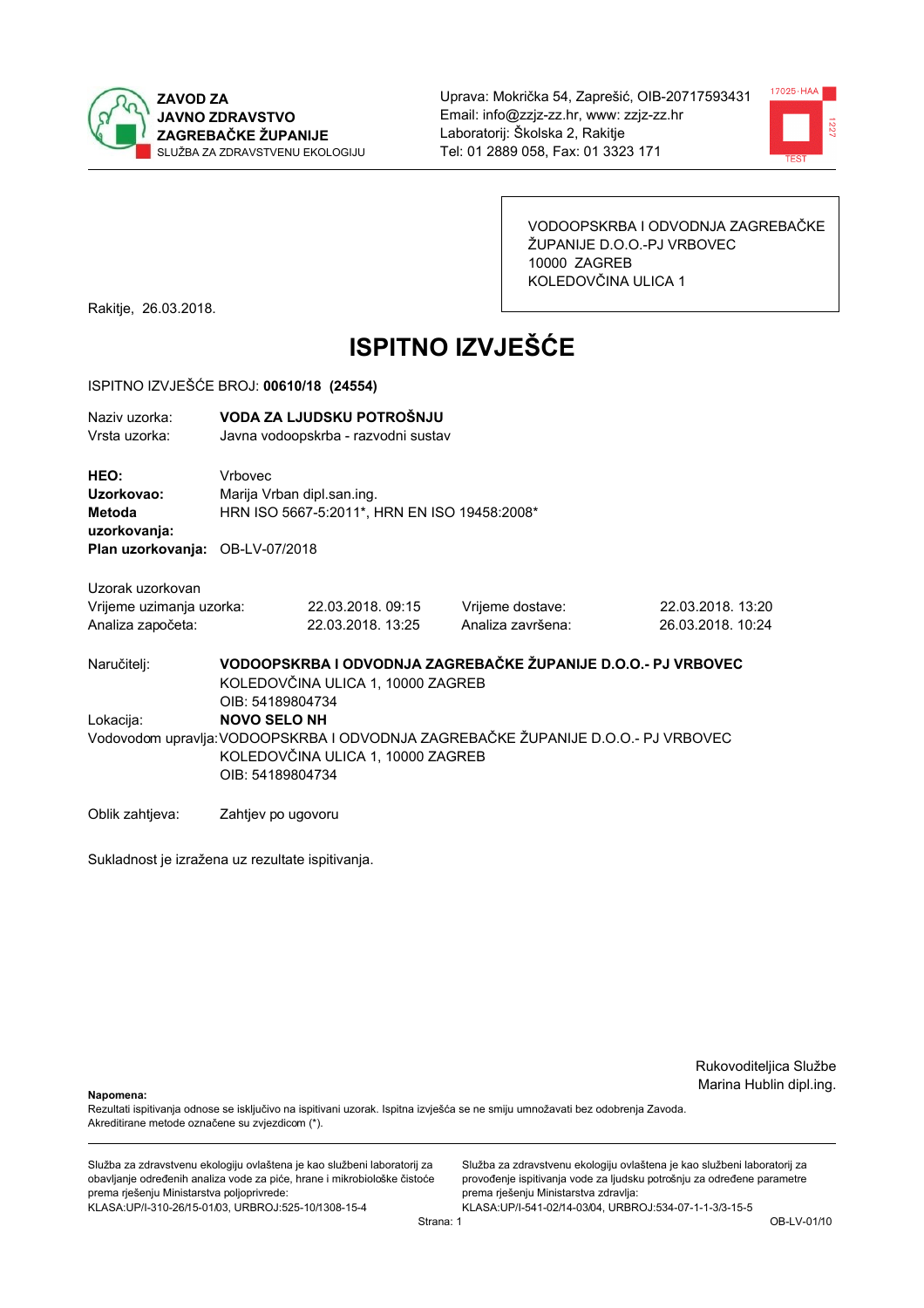### **REZULTATI ISPITIVANJA:**

Ispitno izviešće rezultat je elektroničke obrade podataka te je punovažeće bez žiga i potpisa

| Pokazatelj                | <b>Metoda</b>                           | <b>MJ</b>                   | Rezultatt | <b>MDK**</b>  | <b>Sukladno</b> |
|---------------------------|-----------------------------------------|-----------------------------|-----------|---------------|-----------------|
| Temperatura               | Standard Methods 21st Ed.<br>2005.2550B | $^{\circ}$ C                | 6,4       | 25            | DA              |
| Slobodni rezidualni klor  | HRN EN ISO 7393-2:2001                  | $mg/L$ Cl <sub>2</sub>      | 0,09      | 0,5           | DA              |
| Boja                      | HRN EN ISO 7887:2012                    | mg/L Pt/Co skale            | < 5       | 20            | DA              |
| Mutnoća                   | HRN EN ISO 7027-1:2016*                 | NTU jedinica                | 0,94      | 4             | DA              |
| <b>Miris</b>              | HRN EN 1622:2008                        |                             | DA        |               |                 |
| Okus                      | HRN EN 1622:2008                        |                             | DA        |               |                 |
| pH                        | HRN EN ISO 10523:2012*                  | pH jedinica                 | 7,6       | $6, 5 - 9, 5$ | DA              |
| Temp.pri određivanju pH   |                                         | $^{\circ}$ C                | 9,2       |               |                 |
| Elektrovodljivost         | HRN EN 27888:2008*                      | µScm <sup>-1</sup> pri 20°C | 632       | 2.500         | DA              |
| Utrošak KMnO <sub>4</sub> | HRN EN ISO 8467:2001                    | mg/L O <sub>2</sub>         | < 0, 5    | 5             | DA              |
| Kloridi                   | HRN EN ISO 10304-1:2009*                | mg/L CI                     | 12        | 250           | DA              |
| Nitriti                   | HRN EN ISO 10304-1:2009*                | mg/L $(NO2)$                | < 0.030   | 0,5           | DA              |
| Nitrati                   | HRN EN ISO 10304-1:2009*                | mg/L $(NO_{\alpha}^{-})$    | 6,8       | 50            | DA              |
| Amonij                    | HRN ISO 7150-1:1998*                    | mg/L (NH                    | 0,39      | 0,5           | DA              |

trezultat izražen kao manje od (<) odnosi se na granicu kvantifikacije

\*\*maksimalno dozvoljena koncentracija

Prema ispitanim parametrima uzorak vode JE SUKLADAN zahtjevima članka 5. Zakona o vodi za ljudsku potrošnju (NN 56/2013, 64/2015, 104/2017) i priloga I Pravilnika o parametrima sukladnosti, metodama analize, monitoringu i planovima sigurnosti vode za ljudsku potrošnju te načinu vođenja registra pravnih osoba koje obavljaju djelatnost javne vodoopskrbe (NN 125/2017).

> Voditeljica Odsjeka Nikolina Ciban dipl.ing.

## Odsjek za mikrobiološka ispitivanja voda

#### **REZULTATI ISPITIVANJA:**

Ispitno izvješće rezultat je elektroničke obrade podataka te je punovažeće bez žiga i potpisa

| Pokazatelj             | <b>Metoda</b>           | <b>MJ</b>   | <b>Rezultat</b> | $MDK**$ | <b>Sukladno</b> |
|------------------------|-------------------------|-------------|-----------------|---------|-----------------|
| Ukupni koliformi       | HRN EN ISO 9308-1:2014* | broj/100 mL |                 | 0       | DA              |
| Escherichia coli       | HRN EN ISO 9308-1:2014* | broj/100 mL |                 | 0       | DA              |
| Enterokoki             | HRN EN ISO 7899-2:2000* | broj/100 mL |                 | 0       | DA              |
| Pseudomonas aeruginosa | HRN EN ISO 16266:2008*  | broj/100 mL | < 1             | 0       | DA              |
| Aerobne bakt -36 C/48h | HRN EN ISO 6222:2000*   | broj/1 mL   |                 | 100     | DA              |
| Aerobne bakt -22°C/72h | HRN EN ISO 6222:2000*   | broj/1 mL   | 15              | 100     | DA              |

\*\*maksimalno dozvoljena koncentracija

Prema ispitanim parametrima uzorak vode JE SUKLADAN zahtjevima članka 5. Zakona o vodi za ljudsku potrošnju (NN 56/2013, 64/2015, 104/2017) i priloga I Pravilnika o parametrima sukladnosti, metodama analize, monitoringu i planovima sigurnosti vode za ljudsku potrošnju te načinu vođenja registra pravnih osoba koje obavljaju djelatnost javne vodoopskrbe (NN 125/2017).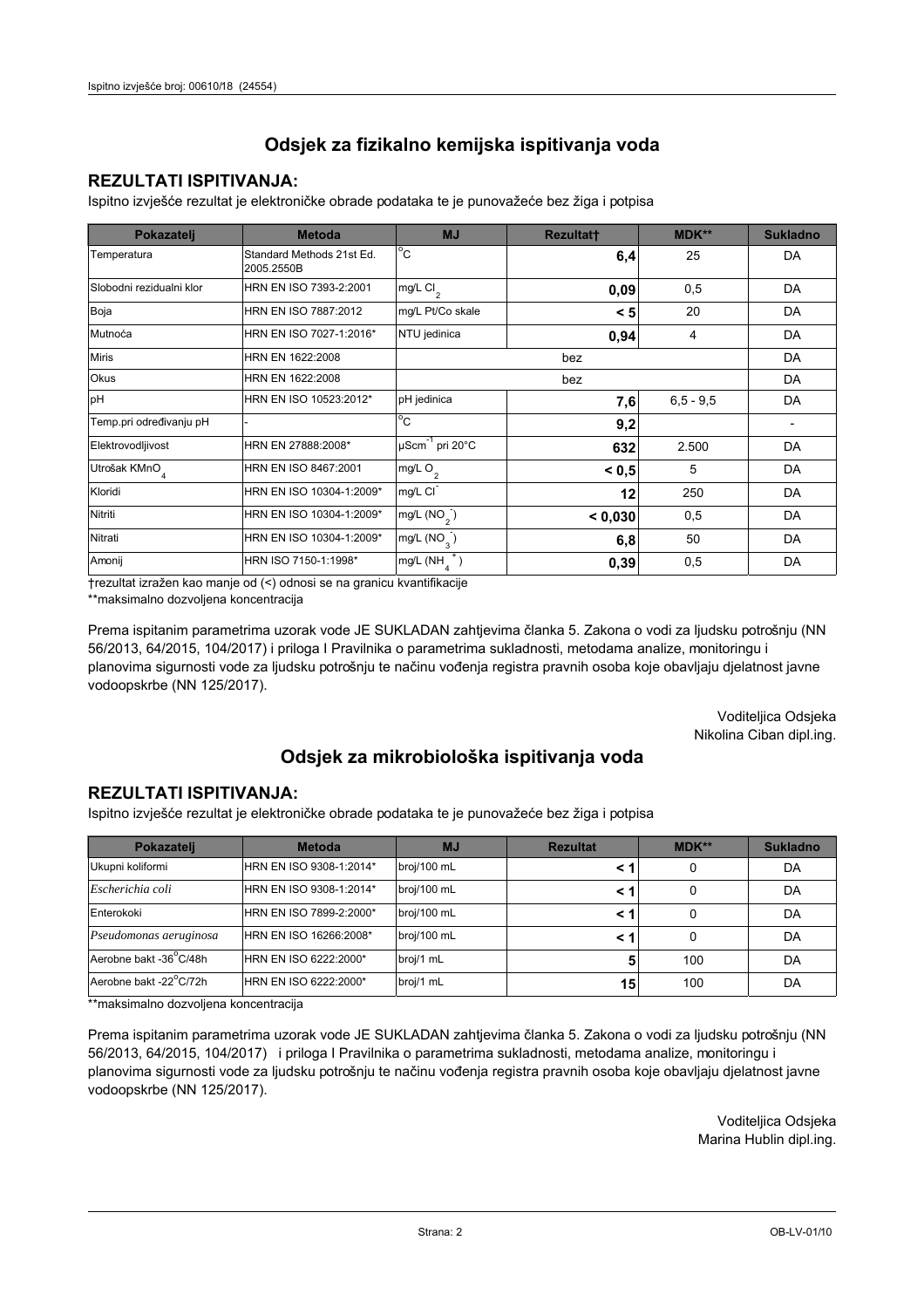



VODOOPSKRBA I ODVODNJA ZAGREBAČKE ŽUPANIJE D.O.O.-PJ VRBOVEC 10000 ZAGREB KOLEDOVČINA ULICA 1

Rakitje, 26.03.2018.

# **ISPITNO IZVJEŠĆE**

#### ISPITNO IZVJEŠĆE BROJ: 00609/18 (24553)

| Naziv uzorka:<br>Vrsta uzorka:                                                         |                                                                                       | VODA ZA LJUDSKU POTROŠNJU<br>Javna vodoopskrba - razvodni sustav |                                                                                   |                                        |  |
|----------------------------------------------------------------------------------------|---------------------------------------------------------------------------------------|------------------------------------------------------------------|-----------------------------------------------------------------------------------|----------------------------------------|--|
| HEO:<br>Uzorkovao:<br><b>Metoda</b><br>uzorkovanja:<br>Plan uzorkovanja: OB-LV-07/2018 | Vrbovec<br>Marija Vrban dipl.san.ing.<br>HRN ISO 5667-5:2011*, HRN EN ISO 19458:2008* |                                                                  |                                                                                   |                                        |  |
| Uzorak uzorkovan<br>Vrijeme uzimanja uzorka:<br>Analiza započeta:                      |                                                                                       | 22.03.2018, 09:00<br>22.03.2018. 13:25                           | Vrijeme dostave:<br>Analiza završena:                                             | 22.03.2018. 13:20<br>26.03.2018. 10:24 |  |
| Naručitelj:                                                                            | OIB: 54189804734                                                                      | KOLEDOVČINA ULICA 1, 10000 ZAGREB                                | VODOOPSKRBA I ODVODNJA ZAGREBAČKE ŽUPANIJE D.O.O.- PJ VRBOVEC                     |                                        |  |
| Lokacija:                                                                              | <b>NEGOVEC NH</b>                                                                     |                                                                  |                                                                                   |                                        |  |
|                                                                                        | OIB: 54189804734                                                                      | KOLEDOVČINA ULICA 1, 10000 ZAGREB                                | Vodovodom upravlja: VODOOPSKRBA I ODVODNJA ZAGREBAČKE ŽUPANIJE D.O.O.- PJ VRBOVEC |                                        |  |
| Oblik zahtjeva:                                                                        | Zahtjev po ugovoru                                                                    |                                                                  |                                                                                   |                                        |  |

Sukladnost je izražena uz rezultate ispitivanja.

Rukovoditeljica Službe Marina Hublin dipl.ing.

Napomena:

Rezultati ispitivanja odnose se isključivo na ispitivani uzorak. Ispitna izvješća se ne smiju umnožavati bez odobrenja Zavoda. Akreditirane metode označene su zvjezdicom (\*).

Služba za zdravstvenu ekologiju ovlaštena je kao službeni laboratorij za obavljanje određenih analiza vode za piće, hrane i mikrobiološke čistoće prema rješenju Ministarstva poljoprivrede: KLASA:UP/I-310-26/15-01/03, URBROJ:525-10/1308-15-4

Služba za zdravstvenu ekologiju ovlaštena je kao službeni laboratorij za provođenje ispitivanja vode za ljudsku potrošnju za određene parametre prema rješenju Ministarstva zdravlja: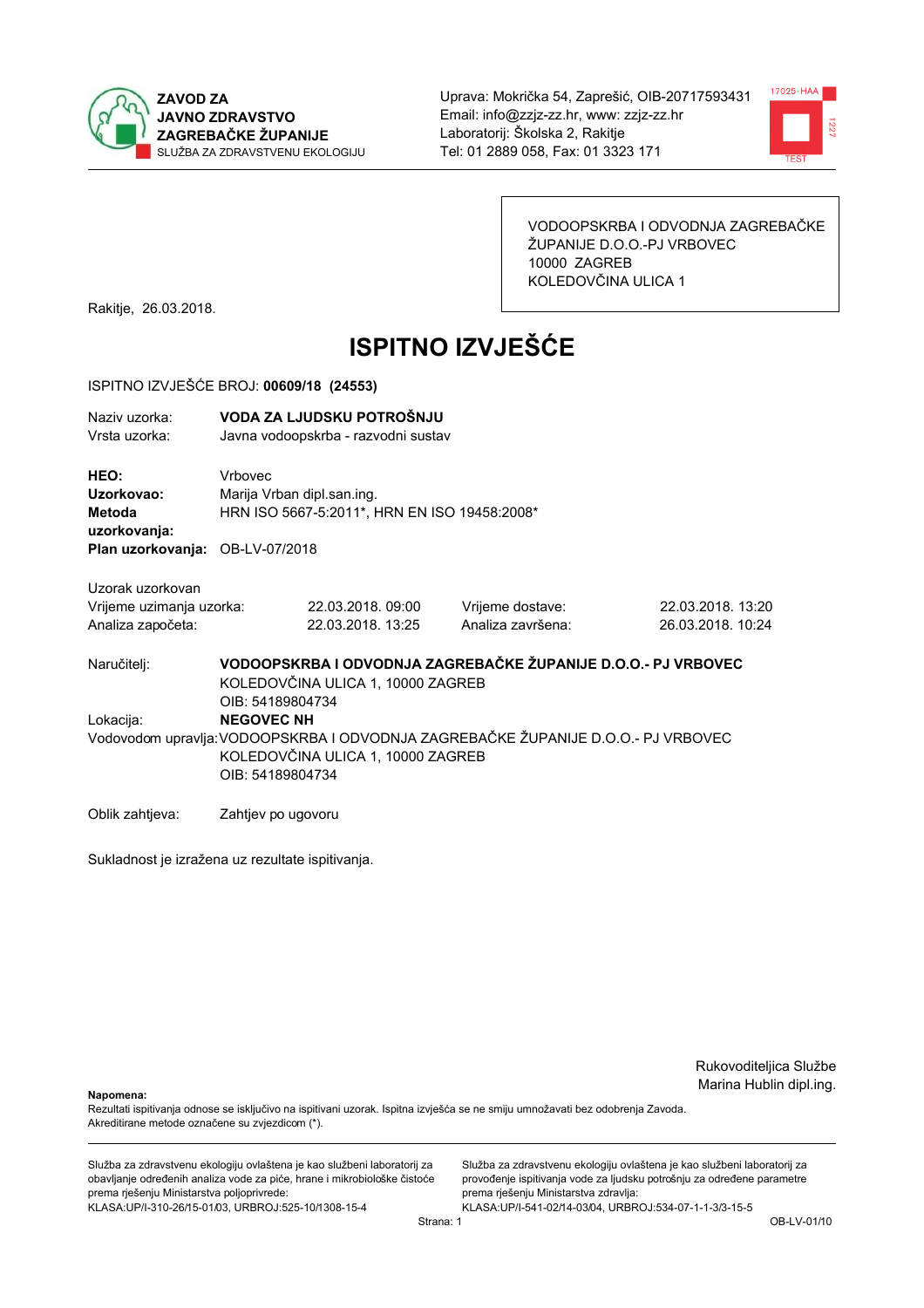### **REZULTATI ISPITIVANJA:**

Ispitno izviešće rezultat je elektroničke obrade podataka te je punovažeće bez žiga i potpisa

| Pokazatelj                | <b>Metoda</b>                           | <b>MJ</b>                   | Rezultatt | <b>MDK**</b>  | <b>Sukladno</b> |
|---------------------------|-----------------------------------------|-----------------------------|-----------|---------------|-----------------|
| Temperatura               | Standard Methods 21st Ed.<br>2005.2550B | $^{\circ}$ C                |           | 25            | DA              |
| Slobodni rezidualni klor  | HRN EN ISO 7393-2:2001                  | $mg/L$ Cl <sub>2</sub>      | 0,09      | 0,5           | DA              |
| Boja                      | HRN EN ISO 7887:2012                    | mg/L Pt/Co skale            | < 5       | 20            | DA              |
| Mutnoća                   | HRN EN ISO 7027-1:2016*                 | NTU jedinica                | 0,39      | 4             | DA              |
| <b>Miris</b>              | HRN EN 1622:2008                        |                             | DA        |               |                 |
| Okus                      | HRN EN 1622:2008                        |                             | DA        |               |                 |
| pH                        | HRN EN ISO 10523:2012*                  | pH jedinica                 | 7,4       | $6, 5 - 9, 5$ | DA              |
| Temp.pri određivanju pH   |                                         | $^{\circ}$ C                | 9,5       |               |                 |
| Elektrovodljivost         | HRN EN 27888:2008*                      | µScm <sup>-1</sup> pri 20°C | 496       | 2.500         | DA              |
| Utrošak KMnO <sub>4</sub> | HRN EN ISO 8467:2001                    | mg/L O <sub>2</sub>         | < 0, 5    | 5             | DA              |
| Kloridi                   | HRN EN ISO 10304-1:2009*                | mg/L CI                     | 11        | 250           | DA              |
| Nitriti                   | HRN EN ISO 10304-1:2009*                | mg/L $(NO2)$                | < 0.030   | 0,5           | DA              |
| Nitrati                   | HRN EN ISO 10304-1:2009*                | mg/L $(NO_{\alpha}^{-})$    | 6,3       | 50            | DA              |
| Amonij                    | HRN ISO 7150-1:1998*                    | mg/L (NH                    | 0,18      | 0,5           | DA              |

trezultat izražen kao manje od (<) odnosi se na granicu kvantifikacije

\*\*maksimalno dozvoljena koncentracija

Prema ispitanim parametrima uzorak vode JE SUKLADAN zahtjevima članka 5. Zakona o vodi za ljudsku potrošnju (NN 56/2013, 64/2015, 104/2017) i priloga I Pravilnika o parametrima sukladnosti, metodama analize, monitoringu i planovima sigurnosti vode za ljudsku potrošnju te načinu vođenja registra pravnih osoba koje obavljaju djelatnost javne vodoopskrbe (NN 125/2017).

> Voditeljica Odsjeka Nikolina Ciban dipl.ing.

## Odsjek za mikrobiološka ispitivanja voda

#### **REZULTATI ISPITIVANJA:**

Ispitno izvješće rezultat je elektroničke obrade podataka te je punovažeće bez žiga i potpisa

| Pokazatelj             | <b>Metoda</b>           | <b>MJ</b>   | <b>Rezultat</b> | $MDK**$ | <b>Sukladno</b> |
|------------------------|-------------------------|-------------|-----------------|---------|-----------------|
| Ukupni koliformi       | HRN EN ISO 9308-1:2014* | broj/100 mL |                 | 0       | DA              |
| Escherichia coli       | HRN EN ISO 9308-1:2014* | broj/100 mL |                 | 0       | DA              |
| Enterokoki             | HRN EN ISO 7899-2:2000* | broj/100 mL |                 | 0       | DA              |
| Pseudomonas aeruginosa | HRN EN ISO 16266:2008*  | broj/100 mL | < 1             | 0       | DA              |
| Aerobne bakt -36 C/48h | HRN EN ISO 6222:2000*   | broj/1 mL   |                 | 100     | DA              |
| Aerobne bakt -22°C/72h | HRN EN ISO 6222:2000*   | broj/1 mL   |                 | 100     | DA              |

\*\*maksimalno dozvoljena koncentracija

Prema ispitanim parametrima uzorak vode JE SUKLADAN zahtjevima članka 5. Zakona o vodi za ljudsku potrošnju (NN 56/2013, 64/2015, 104/2017) i priloga I Pravilnika o parametrima sukladnosti, metodama analize, monitoringu i planovima sigurnosti vode za ljudsku potrošnju te načinu vođenja registra pravnih osoba koje obavljaju djelatnost javne vodoopskrbe (NN 125/2017).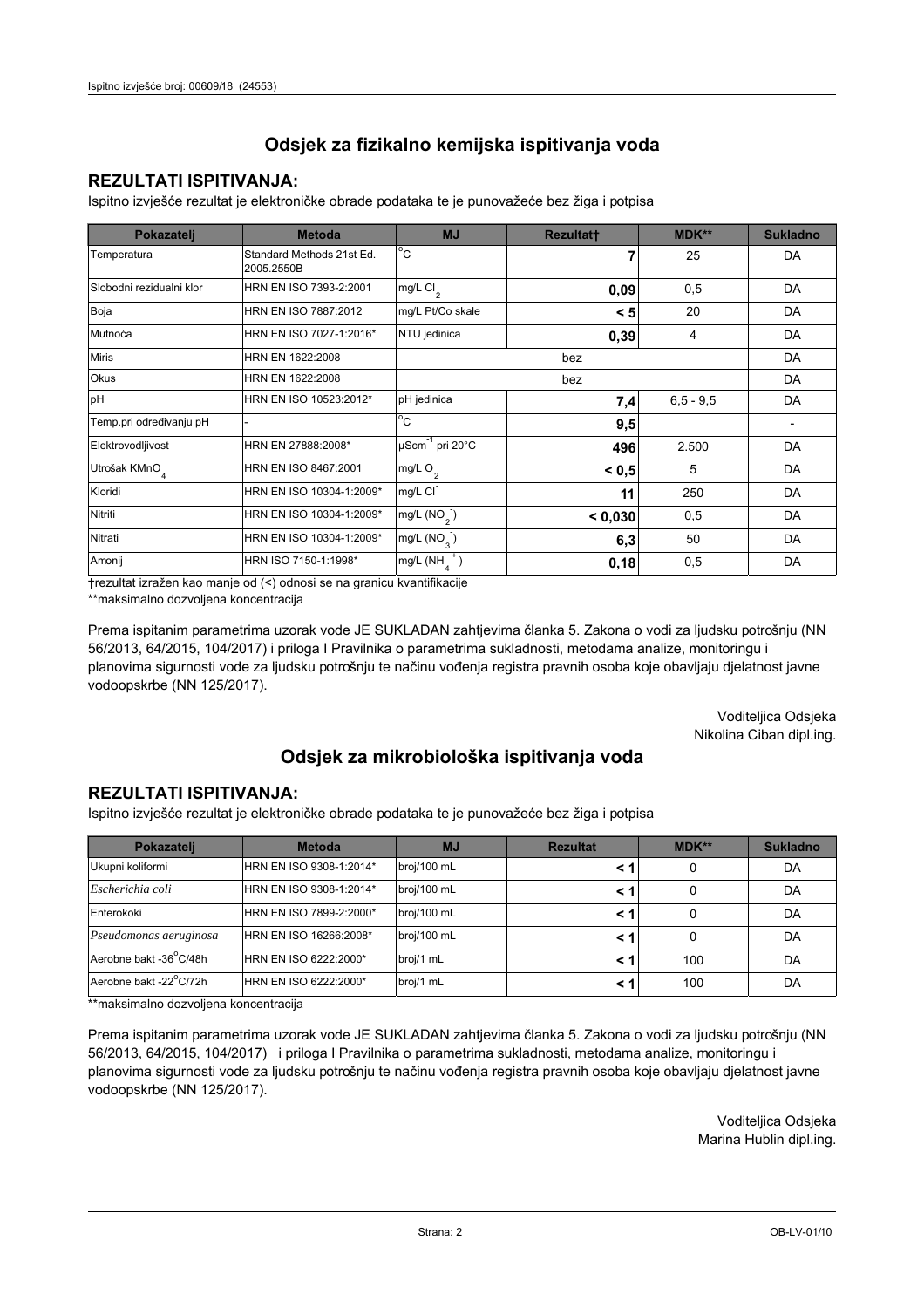



VODOOPSKRBA I ODVODNJA ZAGREBAČKE ŽUPANIJE D.O.O.-PJ VRBOVEC 10000 ZAGREB KOLEDOVČINA ULICA 1

Rakitje, 26.03.2018.

# **ISPITNO IZVJEŠĆE**

#### ISPITNO IZVJEŠĆE BROJ: 00608/18 (24552)

| Naziv uzorka:<br>Vrsta uzorka:                                                  |                    | VODA ZA LJUDSKU POTROŠNJU<br>Javna vodoopskrba - razvodni sustav           |                                                                                  |                                        |  |  |
|---------------------------------------------------------------------------------|--------------------|----------------------------------------------------------------------------|----------------------------------------------------------------------------------|----------------------------------------|--|--|
| HEO:<br>Uzorkovao:<br>Metoda<br>uzorkovanja:<br>Plan uzorkovanja: OB-LV-07/2018 | Vrbovec            | Marija Vrban dipl.san.ing.<br>HRN ISO 5667-5:2011*, HRN EN ISO 19458:2008* |                                                                                  |                                        |  |  |
| Uzorak uzorkovan                                                                |                    |                                                                            |                                                                                  |                                        |  |  |
| Vrijeme uzimanja uzorka:<br>Analiza započeta:                                   |                    | 22.03.2018.08:45<br>22.03.2018. 13:24                                      | Vrijeme dostave:<br>Analiza završena:                                            | 22.03.2018. 13:20<br>26.03.2018. 10:23 |  |  |
| Naručitelj:                                                                     | OIB: 54189804734   | KOLEDOVČINA ULICA 1, 10000 ZAGREB                                          | VODOOPSKRBA I ODVODNJA ZAGREBAČKE ŽUPANIJE D.O.O.- PJ VRBOVEC                    |                                        |  |  |
| Lokacija:                                                                       | <b>LONJICA NH</b>  |                                                                            |                                                                                  |                                        |  |  |
|                                                                                 | OIB: 54189804734   | KOLEDOVČINA ULICA 1, 10000 ZAGREB                                          | Vodovodom upravlja:VODOOPSKRBA I ODVODNJA ZAGREBAČKE ŽUPANIJE D.O.O.- PJ VRBOVEC |                                        |  |  |
| Oblik zahtjeva:                                                                 | Zahtjev po ugovoru |                                                                            |                                                                                  |                                        |  |  |

Sukladnost je izražena uz rezultate ispitivanja.

Rukovoditeljica Službe Marina Hublin dipl.ing.

Napomena:

Rezultati ispitivanja odnose se isključivo na ispitivani uzorak. Ispitna izvješća se ne smiju umnožavati bez odobrenja Zavoda. Akreditirane metode označene su zvjezdicom (\*).

Služba za zdravstvenu ekologiju ovlaštena je kao službeni laboratorij za obavljanje određenih analiza vode za piće, hrane i mikrobiološke čistoće prema rješenju Ministarstva poljoprivrede: KLASA:UP/I-310-26/15-01/03, URBROJ:525-10/1308-15-4

Služba za zdravstvenu ekologiju ovlaštena je kao službeni laboratorij za provođenje ispitivanja vode za ljudsku potrošnju za određene parametre prema rješenju Ministarstva zdravlja: